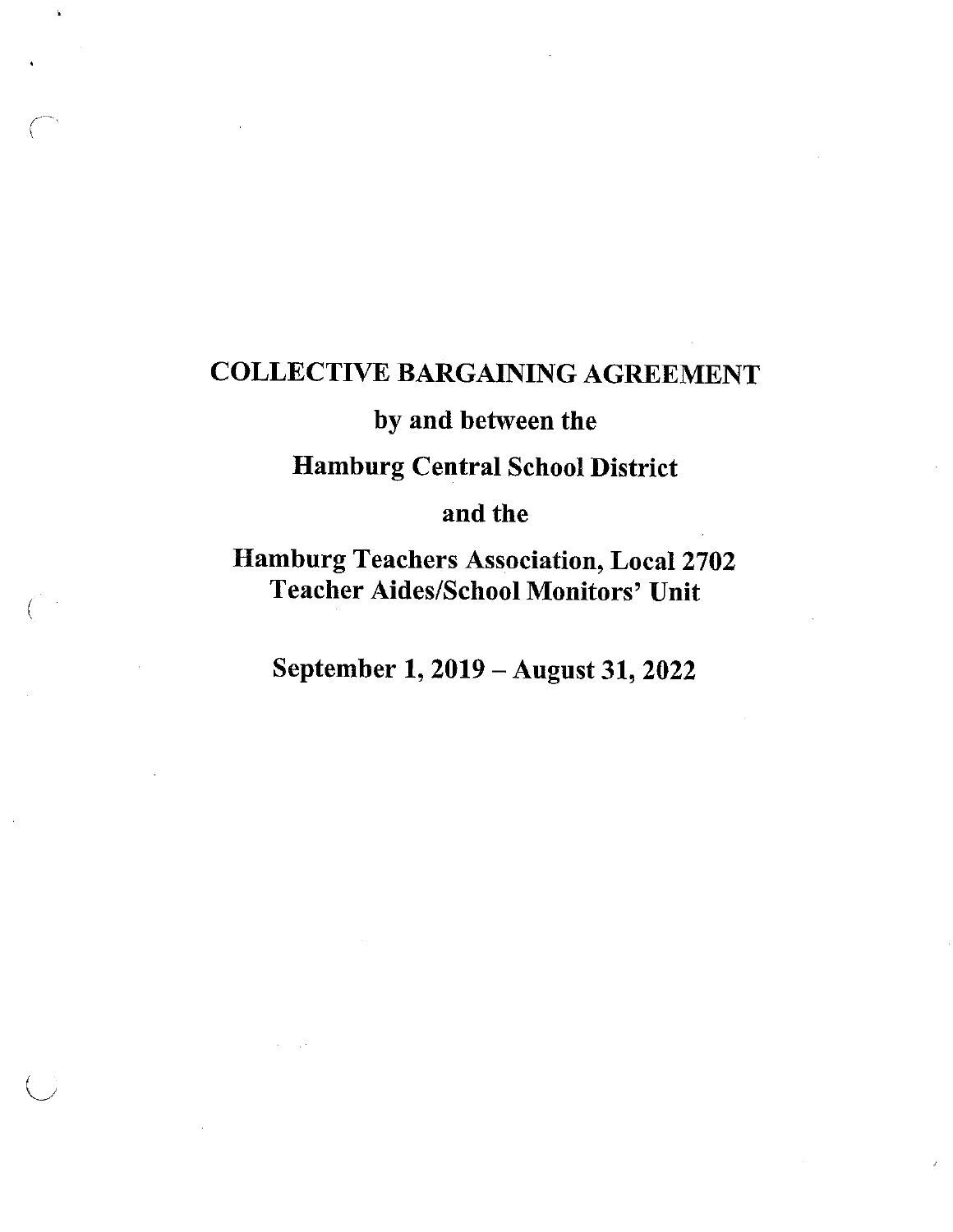| <b>ARTICLE I</b>                |  |
|---------------------------------|--|
| <b>ARTICLE II</b>               |  |
|                                 |  |
|                                 |  |
| <b>ARTICLE III</b>              |  |
|                                 |  |
|                                 |  |
|                                 |  |
| <b>ARTICLE IV</b>               |  |
|                                 |  |
|                                 |  |
|                                 |  |
| <b>ARTICLE V</b>                |  |
| <b>ARTICLE VI</b>               |  |
| <b>ARTICLE VII</b>              |  |
|                                 |  |
|                                 |  |
|                                 |  |
|                                 |  |
|                                 |  |
|                                 |  |
|                                 |  |
|                                 |  |
| D. Individual Leave of Absence: |  |
|                                 |  |
|                                 |  |
|                                 |  |
| F.,                             |  |
|                                 |  |
| <b>ARTICLE IX</b>               |  |
|                                 |  |
|                                 |  |

# **Table of Contents**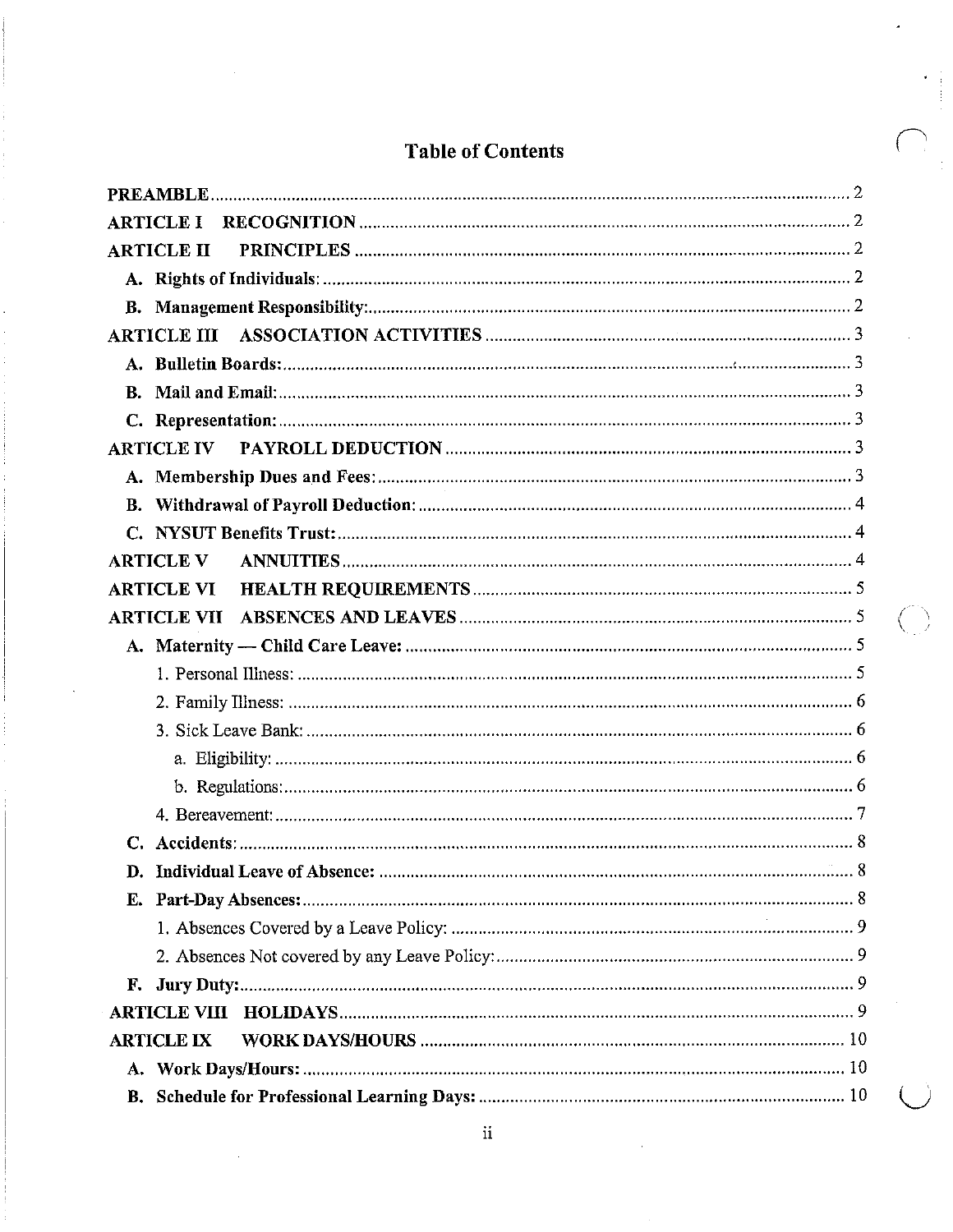| <b>ARTICLE XI</b>                                                            |
|------------------------------------------------------------------------------|
|                                                                              |
|                                                                              |
|                                                                              |
|                                                                              |
|                                                                              |
|                                                                              |
|                                                                              |
|                                                                              |
|                                                                              |
|                                                                              |
| <b>ARTICLE XV</b><br><b>SENIORITY &amp; REEMPLOYMENT OF TEACHER AIDES 18</b> |
|                                                                              |
|                                                                              |
|                                                                              |
|                                                                              |
|                                                                              |
|                                                                              |
|                                                                              |
| TEACHER AIDES WORKING WITH STUDENTS WITH SPECIAL<br><b>ARTICLE XX</b>        |
|                                                                              |
|                                                                              |
|                                                                              |
|                                                                              |
|                                                                              |
|                                                                              |
|                                                                              |
|                                                                              |

 $\ddot{\phantom{0}}$ 

 $\hat{\mathcal{A}}$ 

 $\int_{\Delta_{\rm L}}^{\Delta_{\rm L}} \frac{1}{2} \, .$ 

 $\ddot{\phantom{0}}$ 

 $\bigcirc$ 

 $\left($ 

 $\label{eq:2.1} \frac{1}{\sqrt{2\pi}}\int_{0}^{\infty}\frac{1}{\sqrt{2\pi}}\left(\frac{1}{\sqrt{2\pi}}\right)^{2\alpha}d\theta.$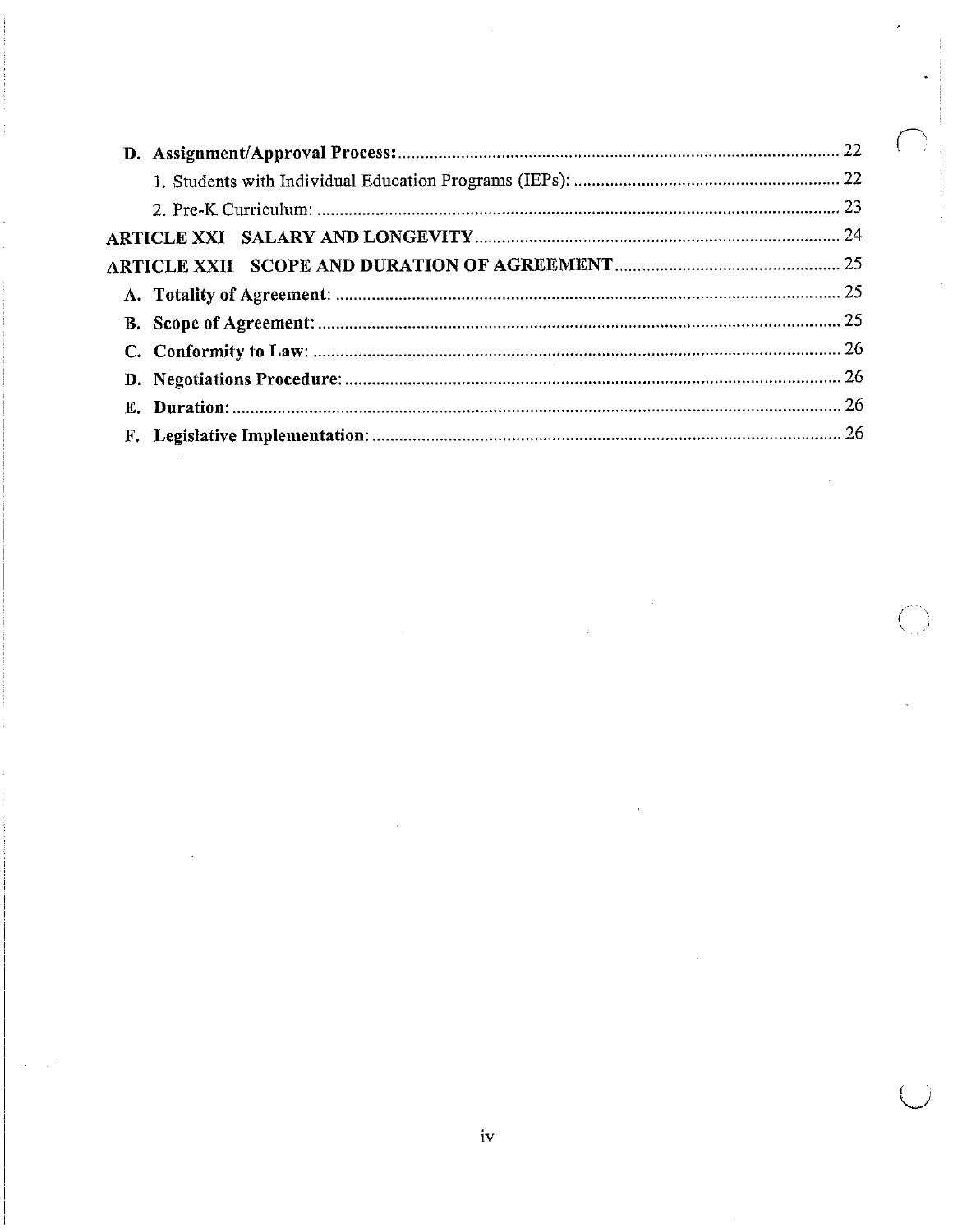#### **PREAMBLE**

In order to effectuate the provisions of the Public Employee Fair Employment Act of the State of New York, the Hamburg Central School District (hereinafter, "District") and the Hamburg Teachers Association, Local # 2702, Teacher Aides/School Monitors' Unit (hereinafter, "HTA" or "Association") enter into this Agreement setting forth the terms and conditions of employment for the employees of the District in the recognized bargaining unit represented by the HTA.

# **ARTICLE I RECOGNITION**

The District recognizes the HTA as the exclusive representative of the Teacher Aides and fulltime School Monitors (7 or more hours per day) employed by the District.

The Association affirms that it does not assert the right to strike against any government, to assist or participate in any such strike, or to impose an obligation to conduct, assist or participate in any such strike.

# **ARTICLE II PRINCIPLES**

## **A. Rights of Individuals:**

The legal rights inherent in the rulings and regulations of the Civil Service Commission affecting employees are in no way abridged by this Agreement.

# **B. Management Responsibility:**

*l)* 

The HTA recognizes that the Board of Education of the District is the legally elected governing body responsible for the determining of policies covering all aspects of the District. The Board of Education must operate in accordance with all statutory provisions of the State and such other rules and regulations as are promulgated by the Commissioner of Education in accordance with such statutes. The Board of Education cannot reduce, negotiate or delegate its legal responsibilities. Anything that is not specifically covered in this agreement remains the exclusive right of the Distiict.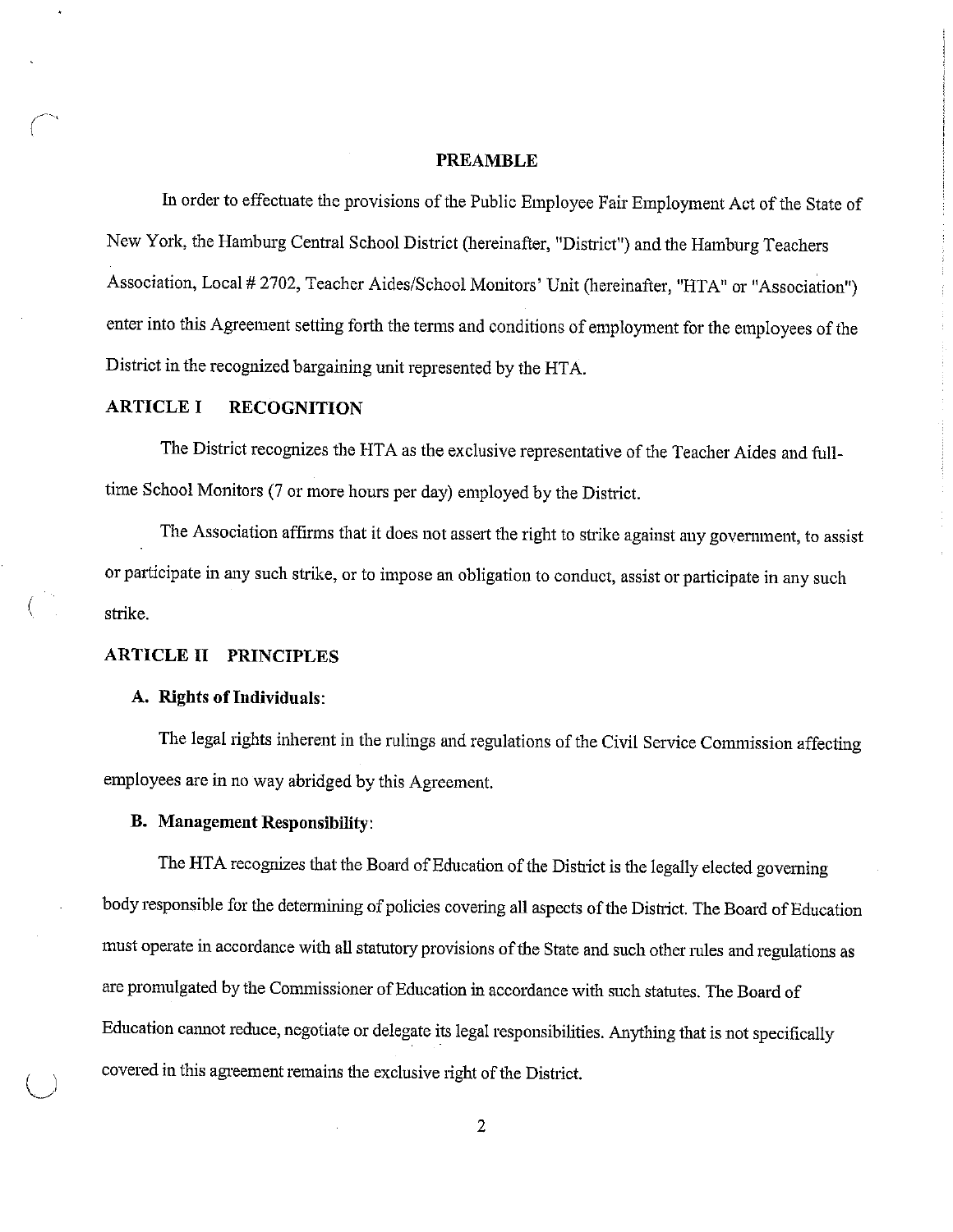# **ARTICLE III ASSOCIATION ACTIVITIES**

# **A. Bulletin Boards:**

The District will provide space on a bulletin board at a place designated by the District for the purpose of posting the following:

- I. Notices of Association recreation and social affairs.
- 2. Notices of Association elections.
- 3. Notices of Association appointments and reports of Association election results.
- 4. Notices of Association meetings.

There shall be no other general distribution, or posting by employees of pamphlets, advertising

or political matter, and notices of any other kind of literature upon school district property other than as

herein provided. The District has the right to inspect and approve all material that the Association

proposes to post.

## **B. Mail and Email:**

The HTA will be able to use the District mail service and e-mail for communication to Teacher

 $\left(\begin{array}{c}\right)$ 

 $\bigcup$ 

Aides and full-time School Monitors provided that such use does not interfere with communication

between the Board of Education and/or the Administration and Employees.

## **C. Representation:**

A bargaining unit member, upon his/her request, is entitled to representation during meetings

with a Supervisor for purposes of discipline, dismissal or written reprimand of the Employee.

## **ARTICLE IV PAYROLL DEDUCTION**

#### **A. Membership Dues and Fees:**

The District agrees to permit payroll deduction of membership dues and fees to the HTA subject to the following conditions:

1. The Association is responsible for a letter of transmittal to the District certifying the rate of its initial membership dues. In the event of any change of rate of its membership dues during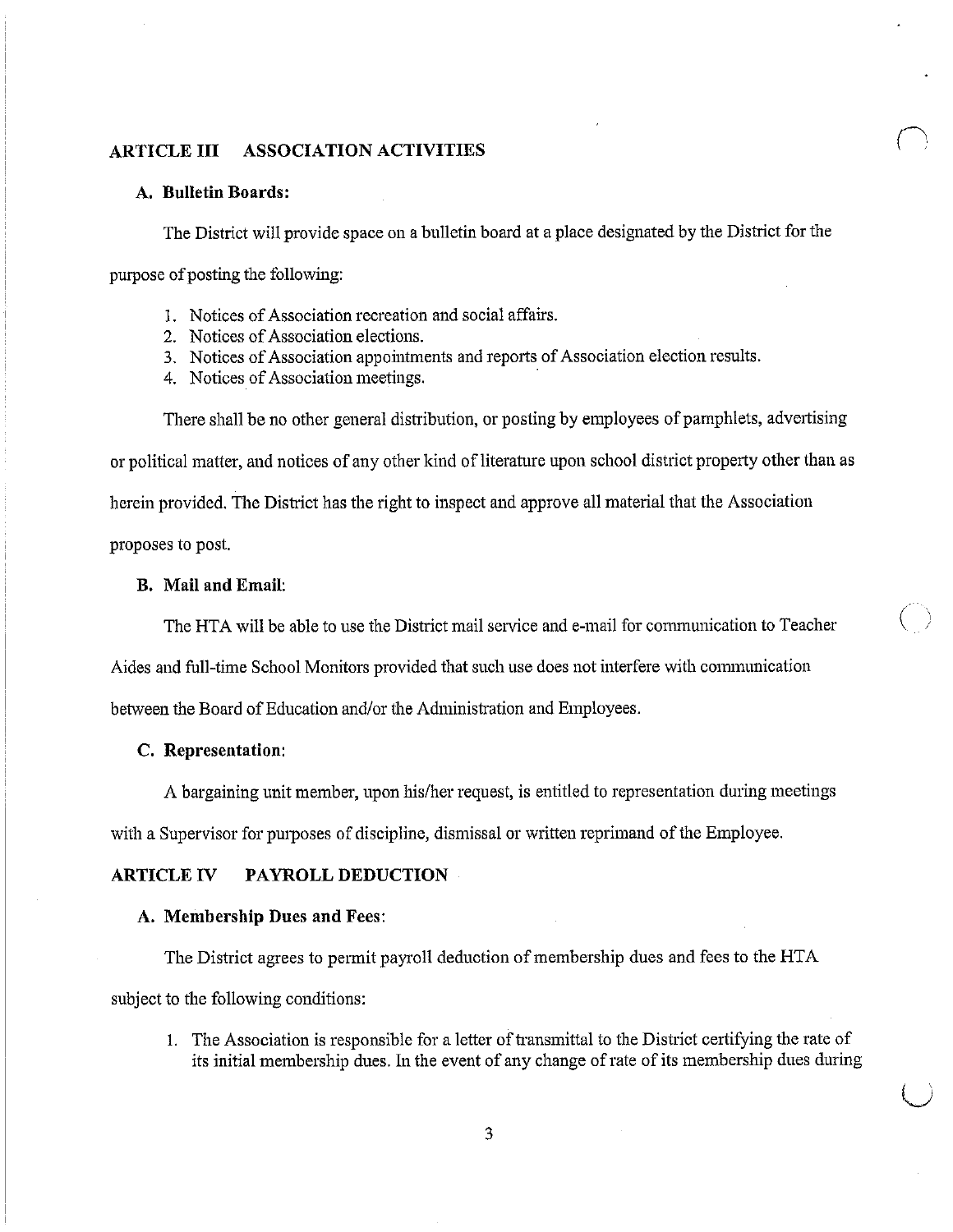the life of this contract, a new letter of transmittal shall be sent to the District at least thirty (30) days prior to the effective date of such coverage.

- 2. The Association assumes all responsibility for preparation, printing and processing of the payroll deduction authorization form.
- 3. Authorized deductions shall be in equal payments, a maximum of twenty-two (22) equal payments, conunencing in September.
- 4. Authorized deduction will be remitted to the Association at the conclusion of each pay period.
- 5. The Association agrees to indemnify and hold the District harmless from any and all claims, suits or other forms of liability arising out of deductions of money for Association dues and fees under this Article.

#### **B. Withdrawal of Payroll Deduction:**

Withdrawal of payroll deduction must be made in writing to the District's business office. The

District must notify the Association within seven (7) calendar days of the receipt of the Employee's

withdrawal of payroll deduction. Upon request, the District will provide the Association with a

breakdown of deductions by member.

## **C. NYSUT Benefits Trust:**

The District agrees to permit, as a voluntary payroll deduction, the New York State United

Teachers' Benefit Trust.

(

#### **ARTICLE V ANNUITIES**

The District agrees to maintain a tax sheltered annuity program for eligible Employees in accordance with the provisions of Section 403(b) of the Internal Revenue Code of 1954, as amended. Employee elective contributions will be remitted to the 403(b) vendor selected by the Employee. Employee payroll deductions will be distributed by the District's third-party administrator. Once the elective contribution has been deducted from the Employee's pay and distributed by the District's third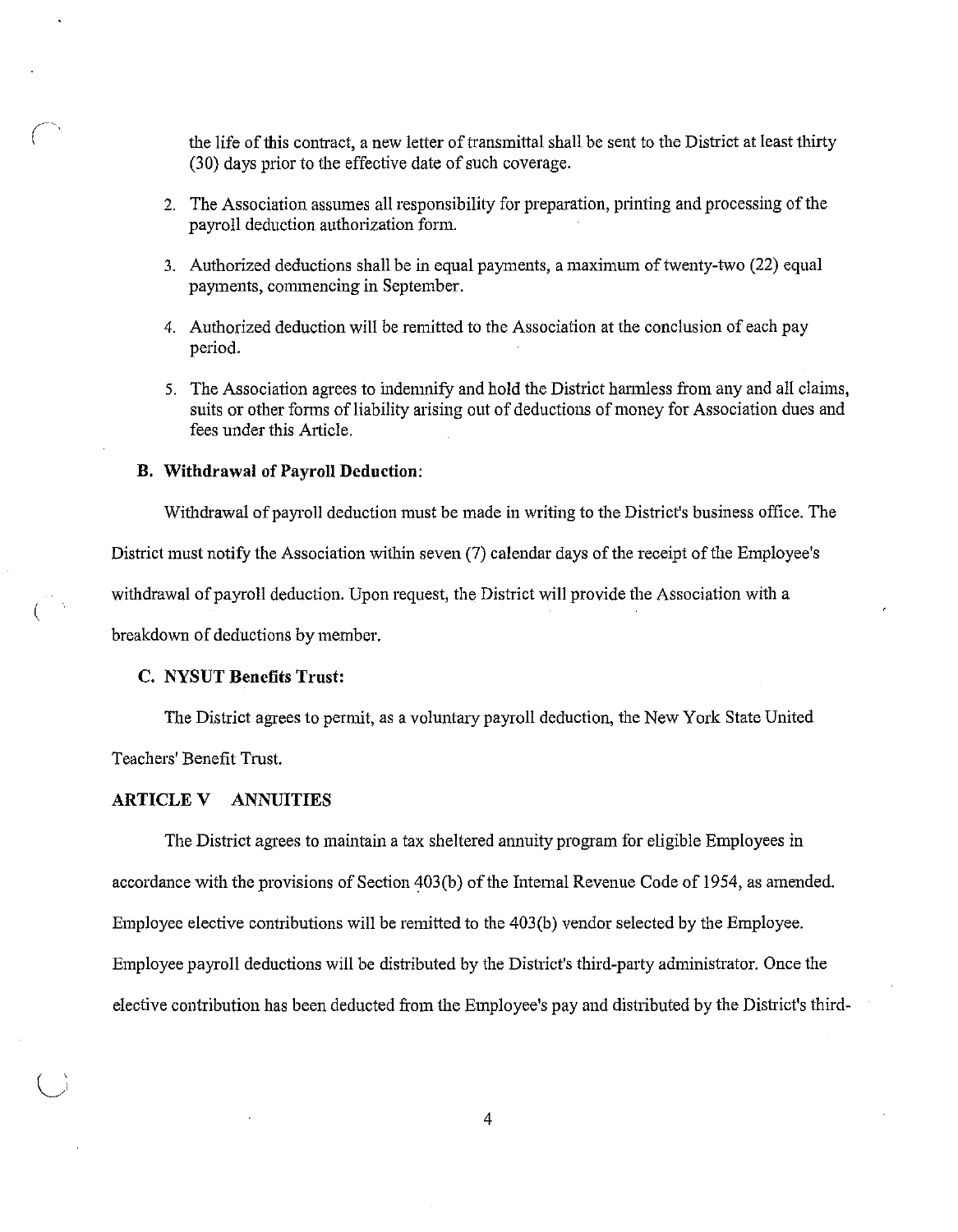party administrator to the vendor selected by the Employee, the District will not have any further

responsibility and/or liability with respect to those funds.

# **ARTICLE VI HEALTH REQUIREMENTS**

The District has the legal authority to establish health standards for its employees. In setting

such standards, however, the District will assume the cost of required medical examinations.

# **ARTICLE VII ABSENCES AND LEAVES**

THIS ARTICLE APPLIES TO EMPLOYEES WHO WORK TWENTY (20) HOURS OR MORE PER WEEK.

## A. Maternity - Child Care Leave:

- I. An Employee shall be entitled to a child care leave of absence without pay or benefits for a period extending through the balance of the school year in which the leave commences and the following school year. For purposes of this provision only, a school year is normally September I through June 30. However, the parties acknowledge that certain circumstances may dictate that the school year begin prior to September 1 where consent of the HTA (Teachers' Unit) is obtained. The Employee shall have his/her health insurance continued as (. required by the Family Medical Leave Act (FMLA). An Employee shall notify the Superintendent or his/her designee in writing sixty (60) days in advance and request an appointment to discuss his/her leave. An Employee desiring to be reinstated following the child care leave shall submit a letter of intent to the Superintendent or his/her designee two (2) months prior to the date the leave expires.
- 2. A child care leave may be tenninated by mutual consent of the District and Employee in extenuating circumstances, such as miscarriage or non-survival of the child.
- 3. If an Employee adopts a child, the Employee may take a leave without pay or benefits in accordance with the time periods and requirements set forth in Article VII, Section  $(A)(1)$ above.

#### **B. Illness, Bereavement and Personal Leave:**

1. Personal Illness:

Following appointment to the staff, P.T.O. (personal time off) at full salary shall be granted to the

Employee pursuant to the following schedule.

a. Upon employment, an Employee after thirty (30) calendar days shall receive P.T.O. (personal time off) leave prorated to June 30.

 $\bigcup$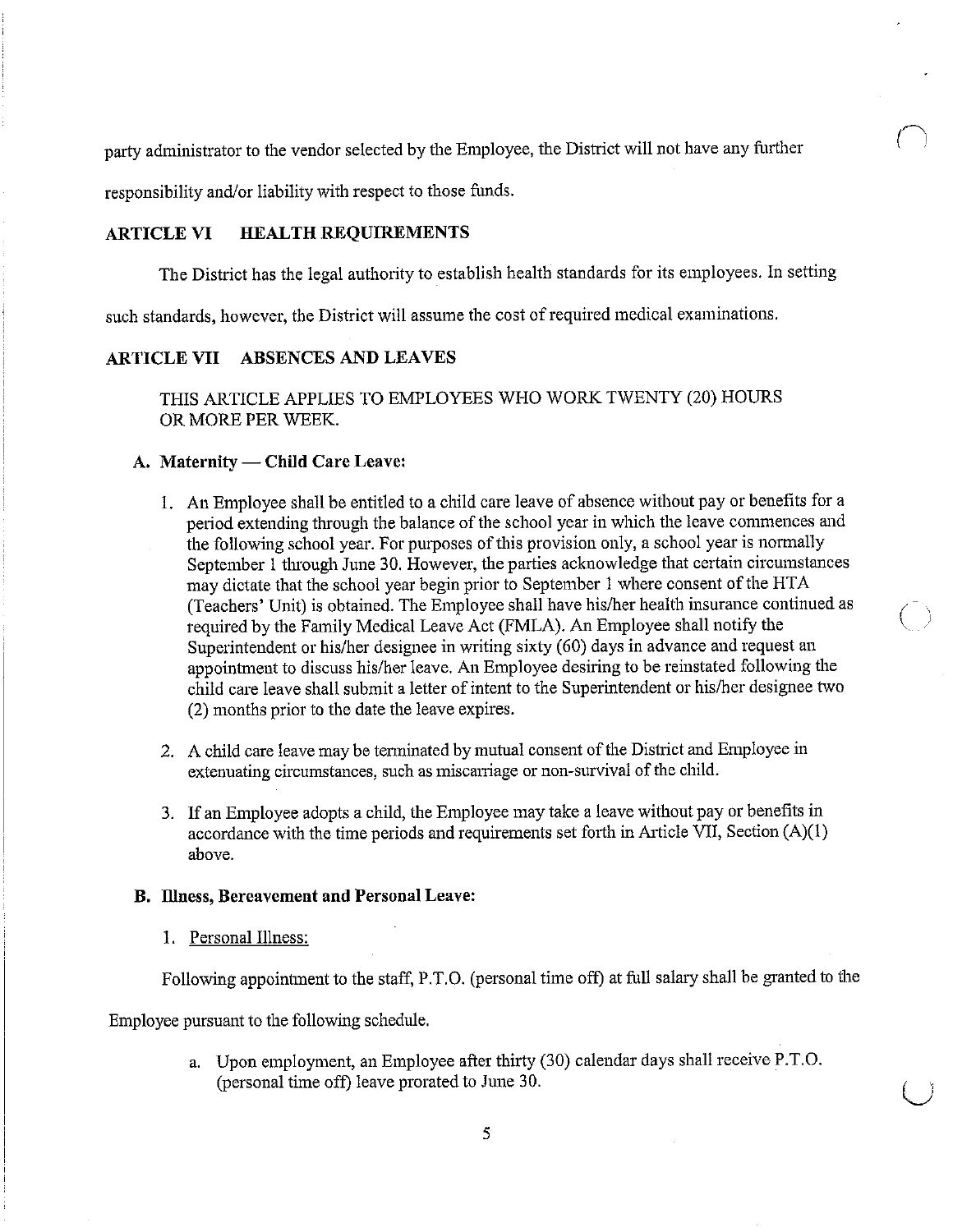- b. Every year thereafter each Employee will receive seventeen (17) days of P.T.O. (personal time off) with pay that shall be cumulative to two hundred thirty-five (235) days, but limited to personal use of two hundred twenty-one (221) days.
- 2. Family Illness:

*(* 

*l)* 

An Employee shall have the right to use a maximum of seventeen  $(17)$  such days in any one  $(1)$ 

year in case of serious illness or injury of his/her immediate family. Immediate family is defined to

include only: husband, wife, domestic partner, children, step-children, grandchildren, step-

grandchildren, parents, sister or brother. If the Employee is the sole living relative of another person,

seven (7) of the seventeen (17) days may be used for that person's illness or injury.

- 3. Sick Leave Bank:
	- a. Eligibility:

Employees who work 20 hours or more per week will be eligible to participate in the sick leave

bank if, on September 1 of the school year, they have:

- i. Twenty (20) or more days of accumulated PTO or less than twenty (20) days of accumulated leave but have three (3) or more years of service in the District, and can establish that the failure to accumulate days was the result of a disabling injury or illness resulting in a continuous absence under the care of a physician.
- ii. An Employee shall have only one opportunity during his/her service with the District to become a member of the sick leave bank.
- iii. A joint committee will consist of one  $(1)$  Administrator appointed by the Superintendent, the Unit Chair of the HTA Teacher Aides/School Monitors' Unit and one (I) Employee appointed by the HTA Unit Chair to oversee the use of the HTA Sick Bank.
- b. Regulations:
	- i. Each participating Employee will contribute two (2) days of accumulated PTO on an irrevocable basis in September of each year unless the total number of days in the bank is one hundred and fifty (150) or more days on September 1. If there are one hundred and fifty (150) or more days, current members may remain in the bank without contributing a day and new members may join by contributing two days (2) of accumulated P.T.O. (paid time off).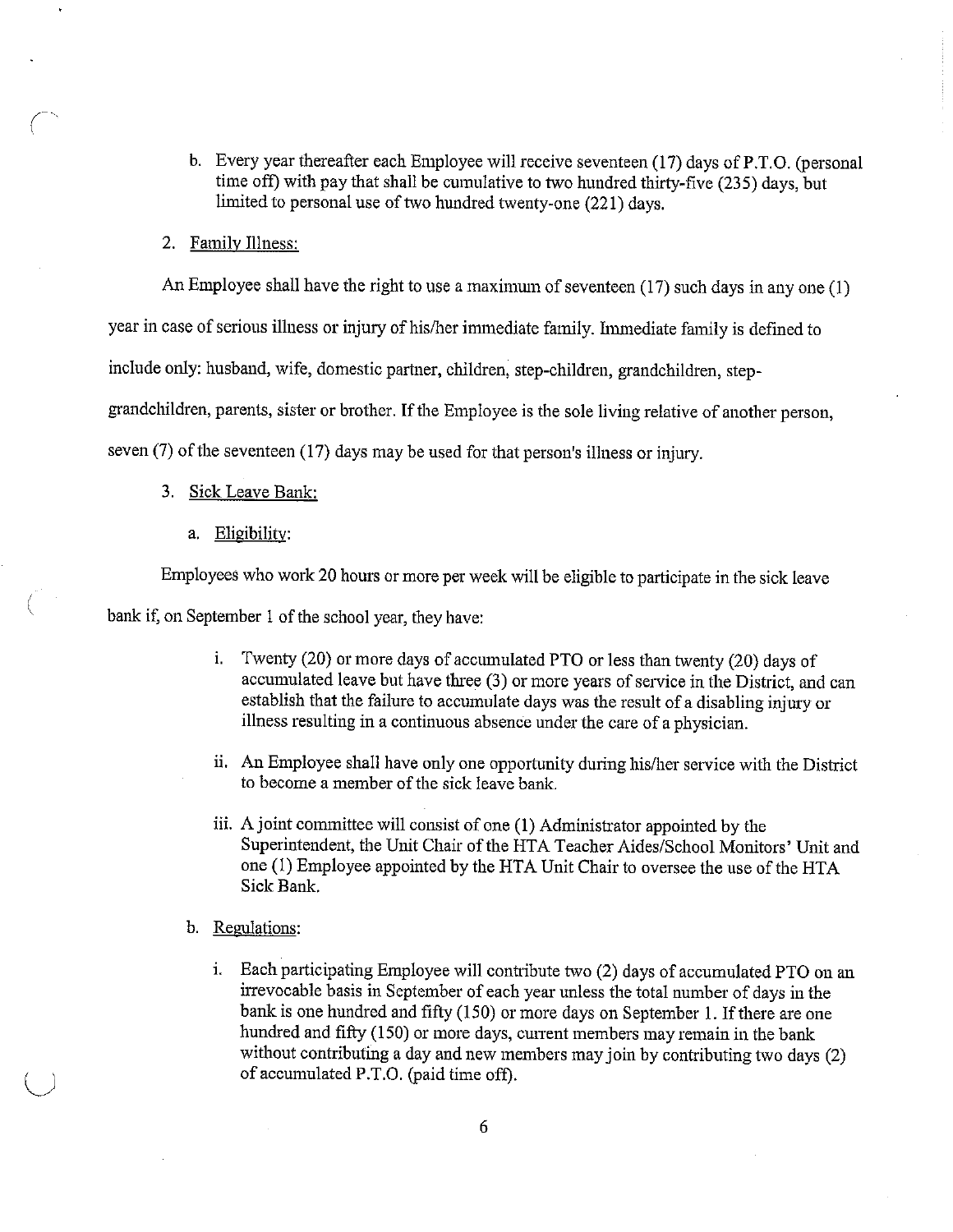ii. A participant must exhaust all P.T.O. (personal time off) days before using the sick leave bank.

 $\bigcap$ 

(

 $\bigcup$ 

- iii. An Employee suffering a disabling injury or illness may apply for additional sick leave. A disabling injury or illness is one that results in a continuous absence or the reoccurrence of a continuing illness under the care of a physician. A physician's statement as to the nature or the disability or illness and estimate of the duration of the absence shall be submitted upon application for sick leave.
- iv. A participant of the sick leave bank may apply for up to thirty (30) days of leave. Should the disability or illness continue a second application for up to an additional thirty (30) days may be submitted. In the event the disability or illness continues beyond the date of the second leave, one extension may be granted for up to fifteen (15) days.
- v. A participant of the sick leave bank must repay 50% of the total number of days withdrawn from the sick bank at a rate of 5 days per year until the amount withdrawn is paid back. Repayment of days will begin September 1 of the immediate year following return to service.
- vi. The District reserves the right to require a medical certificate indicating the Employee's fitness to resume work.
- vii. In the event an Employee uses all P.T.O. (personal time off) and sick bank days due to a serious illness or injury and returns to work with no P.T.O. days available they can borrow up to five  $(5)$  days from the next year's seventeen  $(17)$  days, with approval of the Superintendent or his /her designee.
- viii. If the Employee leaves employment with the District dming the current school year or before the end of the year sick days were borrowed from, the Employee will be responsible to reimburse the Disttict for the number of P.T.O. days they used. Repayment shall be at the rate of pay; at the time of employment when the days were borrowed.

## 4. Bereavement:

Bereavement leave will be granted for the first seven (7) calendar days following the death of an

immediate family member, if necessary. hmnediate family is defined to include only: wife, husband,

domestic partner, children, parents, sister, brother, grandparents, grandchildren, mother-in-law, father-in-

law, son-in-law, daughter-in-law, brother-in-law, sister-in-law, step-mother, step-father, step-children, step-

grandchildren, step-brother and step-sister.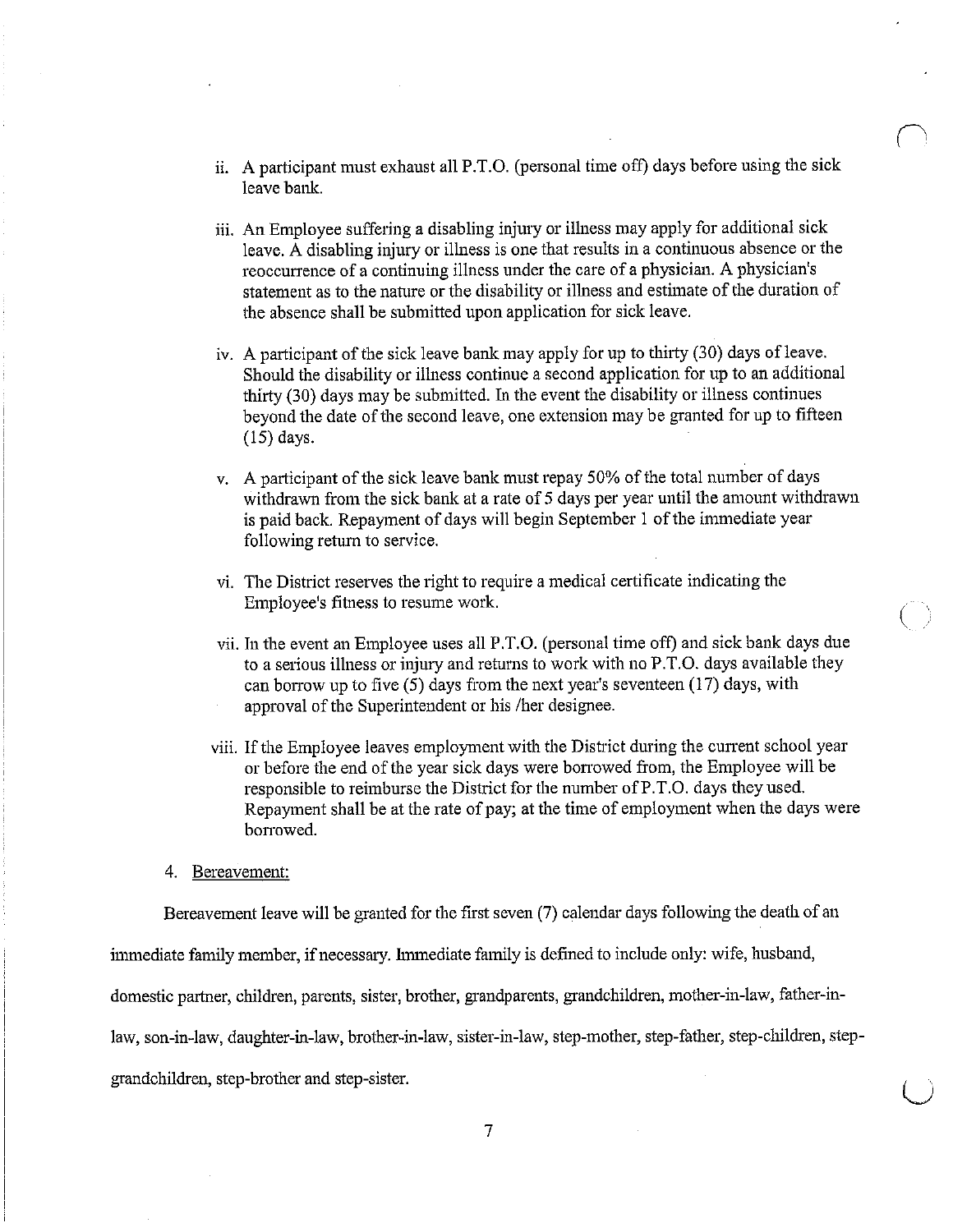Three (3) days will be granted from accumulated P.T.O. for the death of an aunt, uncle, niece or nephew. These days may be used only between the time of death and the funeral.

# **C. Accidents:**

(

 $\bigcup$ 

Absence due to injury as a result of conditions during the proper performance of duty and verified by the school physician shall not be charged against the Employee's accumulated P.T.O. time. The District shall pay to such Employee the difference between his/her salary and benefits received under the New York State Workers' Compensation Act. In no instance shall the Employee continue full salary beyond expiration of ten (10) months during which he/she would be eligible to receive salary. An Employee injured as a result of conditions during the performance of duty for any employer other than the Hamburg Central School District shall not be eligible for benefits under this section.

# **D. Individual Leave of Absence:**

An Employee may request an individual leave of absence without pay and/or benefits for a special purpose. An Employee desiring such a leave shall file a written statement of his/her needs with the Superintendent or his/her designee who shall make a recommendation to the Board for its action.

Upon return from a leave, the Employee will be assigned to a position with approximately the same number of work hours as previously worked. If the Employee's position was filled by a long-term substitute during the individual leave of absence, the Employee shall be returned to the same position.

An Employee of this bargaining unit may not request an individual leave of absence to accept another position.

## **E. Part-Day Absences:**

It is understood by the District and the HTA that there are valid, approvable circumstances that may cause an Employee to be absent from work for a portion of the work day. A one-half day absence shall be defined as occurring either between 7:50-11:30 a.m. or between 11:30-3:20 p.m., for the elementary level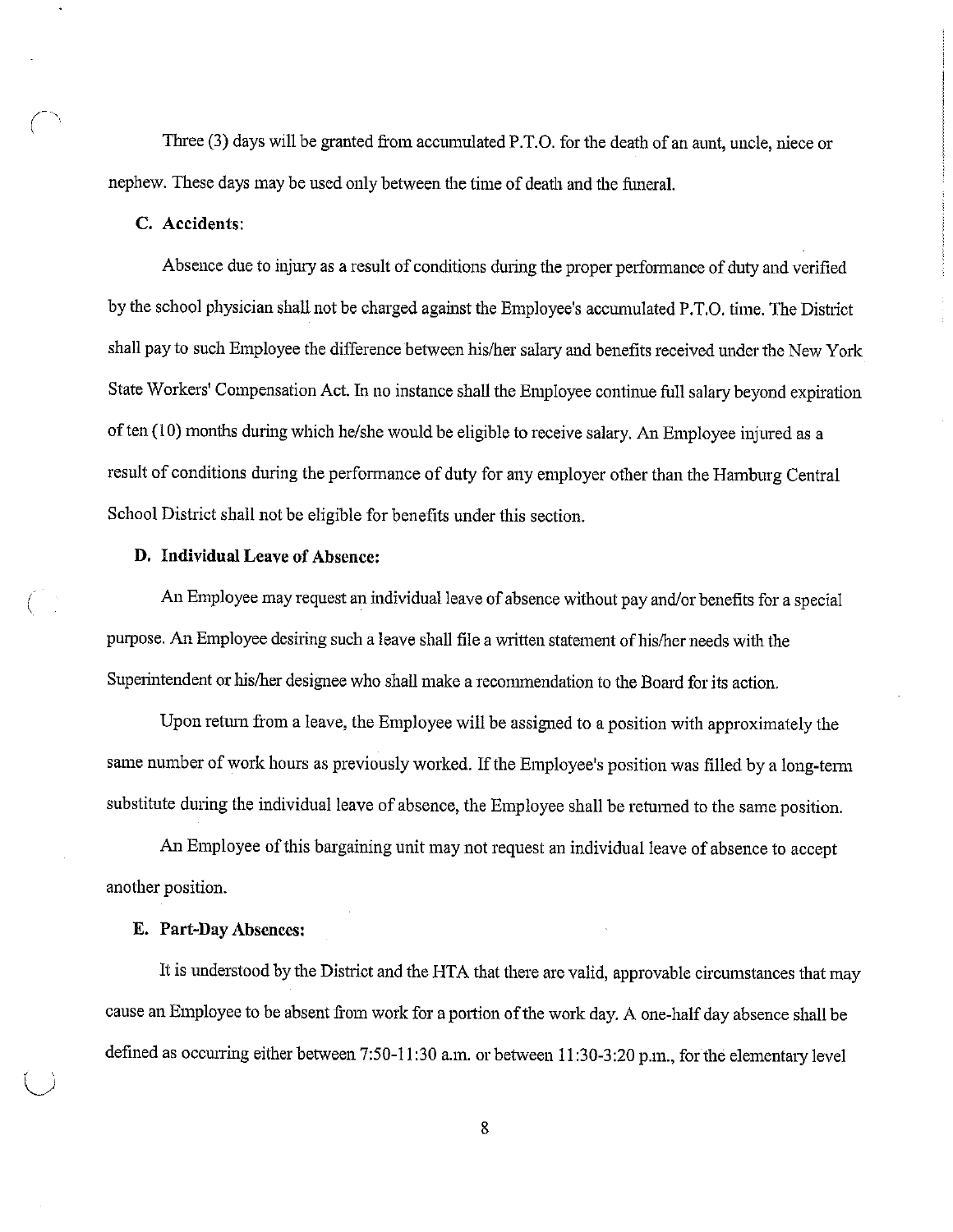and occurring either between 7:20-11 :00 a.m. or between 11 :00-2:50 p.m. for the secondary level. A partial school day absence that starts after 7:50 a.m. (for the elementary level) or 7:20 a.m. (for the secondary level) and ends after 11:30 a.m. or 11:00 a.m., respectively, shall be charged as a full day of absence. (Note - For employees with different work schedules, a half-day absence will be charged for a half-day or less of the Employee's regular work day and a full-day absence will be charged for more than one-half of the Employee's regular work day.)

1. Absences Covered by a Leave Policy:

- a. Absences of one hour or less during the Employee's work day, with prior approval of the principal or supervisor, will not be charged against any accumulated leave time.
- b. Full-time unit members may use accrued leave time for absences of one-half  $({}^{1}/_{2})$  day or less and will be charged for one-half  $({}^{1}/_{2})$  day of leave.
- 2. Absences Not covered by any Leave Policy:

Any Employee absent for any portion of the day will be charged with a full day's absence and

(

 $\cup$ 

a full day's pay.

# **F. JuryDuty:**

- 1. Any Employee who has been called to jury duty shall notify his/her immediate supervisor immediately.
- 2. An Employee excused from jury duty shall report to work.
- 3. The Employee will present proof of service by a jury duty notice of summons and the amount of pay received for such service.
- 4. Any Employee serving on jury duty will receive his/her regular salary during such period.

## **ARTICLE VIII HOLIDAYS**

THIS ARTICLE APPLIES TO EMPLOYEES WHO WORK TWENTY (20) HOURS OR MORE PER WEEK.

Employees shall be entitled to and be paid for all District designated holidays when they fall

within the Employee's span of work weeks from September 1 through June 30.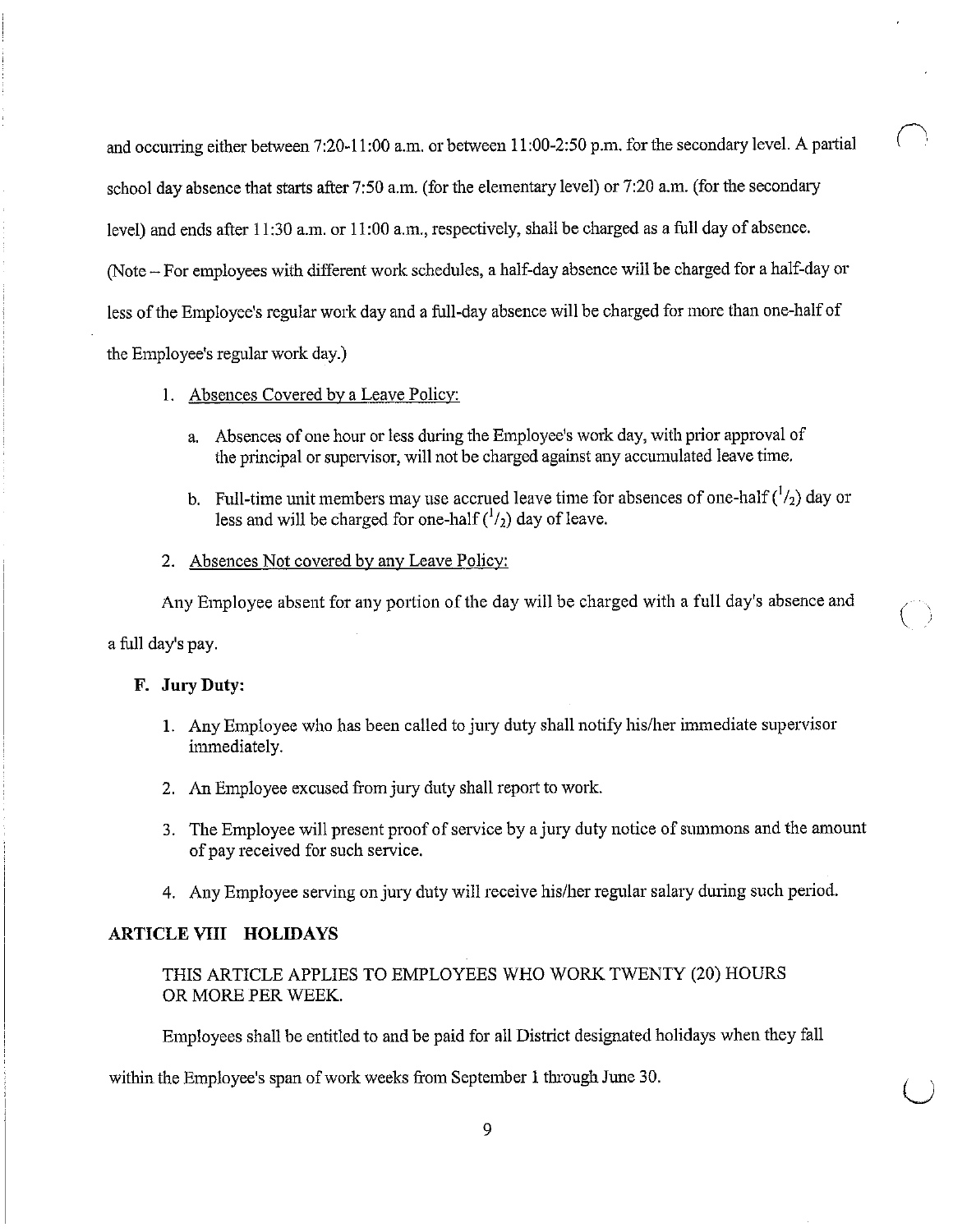The District will designate these days, but the employees shall be given notice of the days on or before June 30 for the year commencing July 1.

It is understood that should PTO be requested for the one or two days immediately preceding or following a holiday, vacation, recess period, or during September 1-15 or June 1-30, such leave must have the prior approval of the Superintendent or his/her designee.

## **ARTICLE IX WORK DAYS/HOURS**

#### **A. WorkDays!Hours:**

 $\left(\right)$ 

The total number of work days for each Employee per school year and the number of hours that each Employee works per day shall be determined by the Superintendent or his/her designee provided that the total number of work days shall not exceed the number of Employee work days in the teacher calendar. If an Employee's work schedule is for thirty five (35) hours per week, the nonnal workday will be 7:50 a.m.-3:20 p.m. at the Elementaiy School and 7:20 a.m.-2:50 p.m. at the Middle School and High School. On Fridays and days prior to holidays, the employees' normal leaving time will be 3:08 p.m. at the Elementary School and 2:38 p.m. at the Middle School and High School. The District, upon prior notification to the employees, may deviate from the above times to a maximum of thirty (30) minutes. If the deviation of time is for a mandatory District meeting, the employees will be paid their hourly/pro-rated wage for my time that they are in attendance beyond the contractual workday as stated above.

#### **B. Schedule for Professional Learning Days:**

Where the District schedules half-day professional learning for all employees, the following schedule will apply:

Elementary- 7:50 AM-10:30 AM and 12:30 PM-3:20 PM Secondary- 7:20 AM-10:00 AM and 12:00 PM-2:50 PM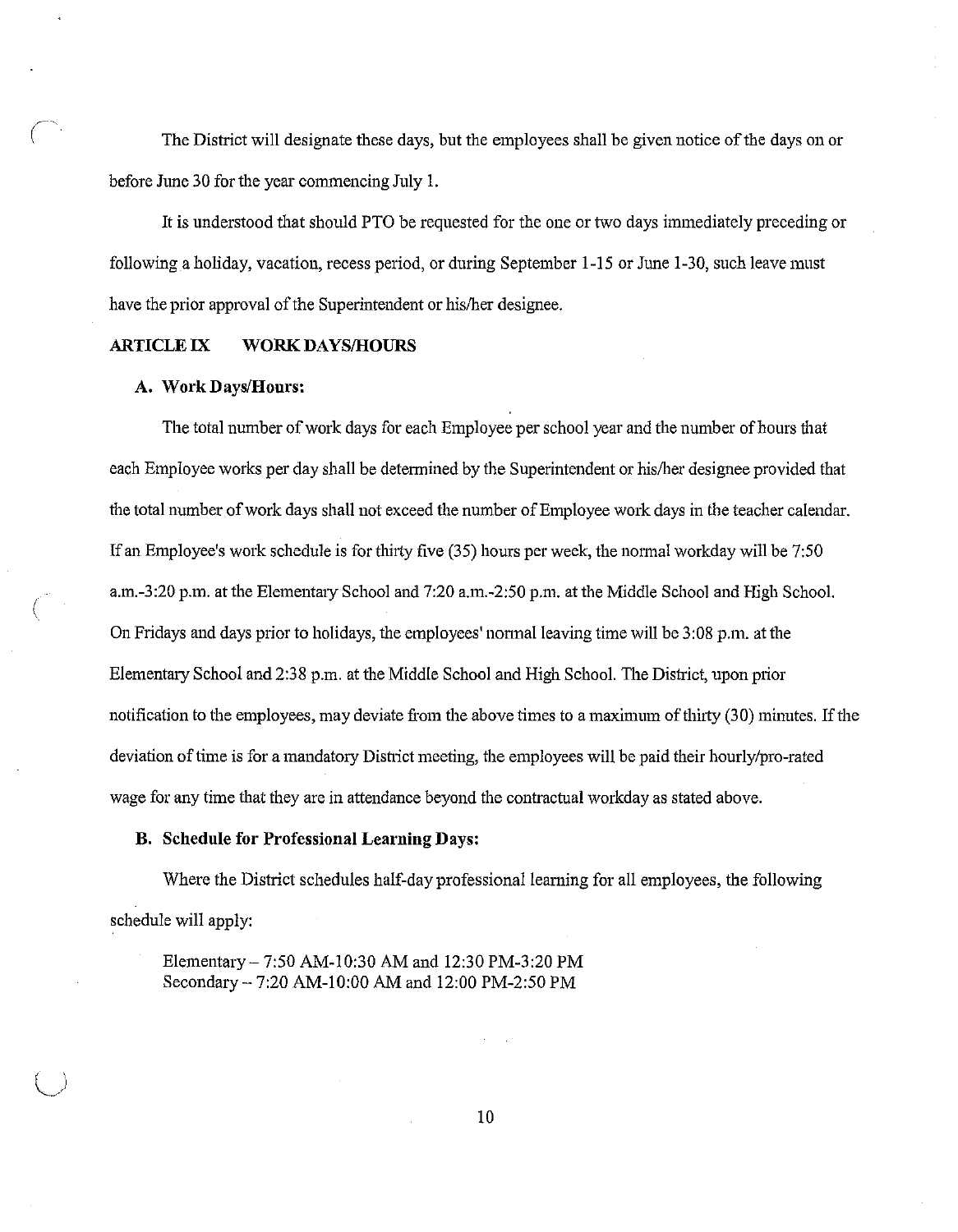For full-day professional learning (up to four times per year), the start time for all staff will be 7:50 AM and the end time will be 3 :20 PM. If such day falls on a Friday and/or before a holiday recess, the end time wiU be 3:08 PM.

#### **C. Duty-Free Lunch Period:**

All employees who work twenty (20) or more hours per week shall receive an uninterrupted duty-free lunch period of thirty (30) minutes without pay each day.

## **D. School Monitors:**

I. Generally:

Full-time school monitors will work staff development days and follow the same calendar as the Teacher Aides and, accordingly, their annual contract will be calculated using the same number of work days as the Teacher Aides.

Second shift (Evening School Monitors) normal workday will be from 2:30 p.m.-10:00 p.m. and they will receive an additional \$.25 per hour.

 $\big($ 

 $\bigcup$ 

Except in the case of a layoff scenario, Daytime School Monitors will not otherwise be assigned the duties of the Evening School Monitors.

Regardless of assigmnent, employees who have not completed the required 60 hours of coursework will be laid off first in accordance with their date of hire as provided in Article XVI, Section l(A) followed by the least senior unit member(s) based on District wide seniority in accordance with Article XVI, Section F.

Where the least senior member holds the position of Evening School Monitor, that member shall be affected by the layoff. The vacant Evening School Monitor position shall be posted internally and, if no member volunteers for the position, the next least senior member shall be given the option of accepting the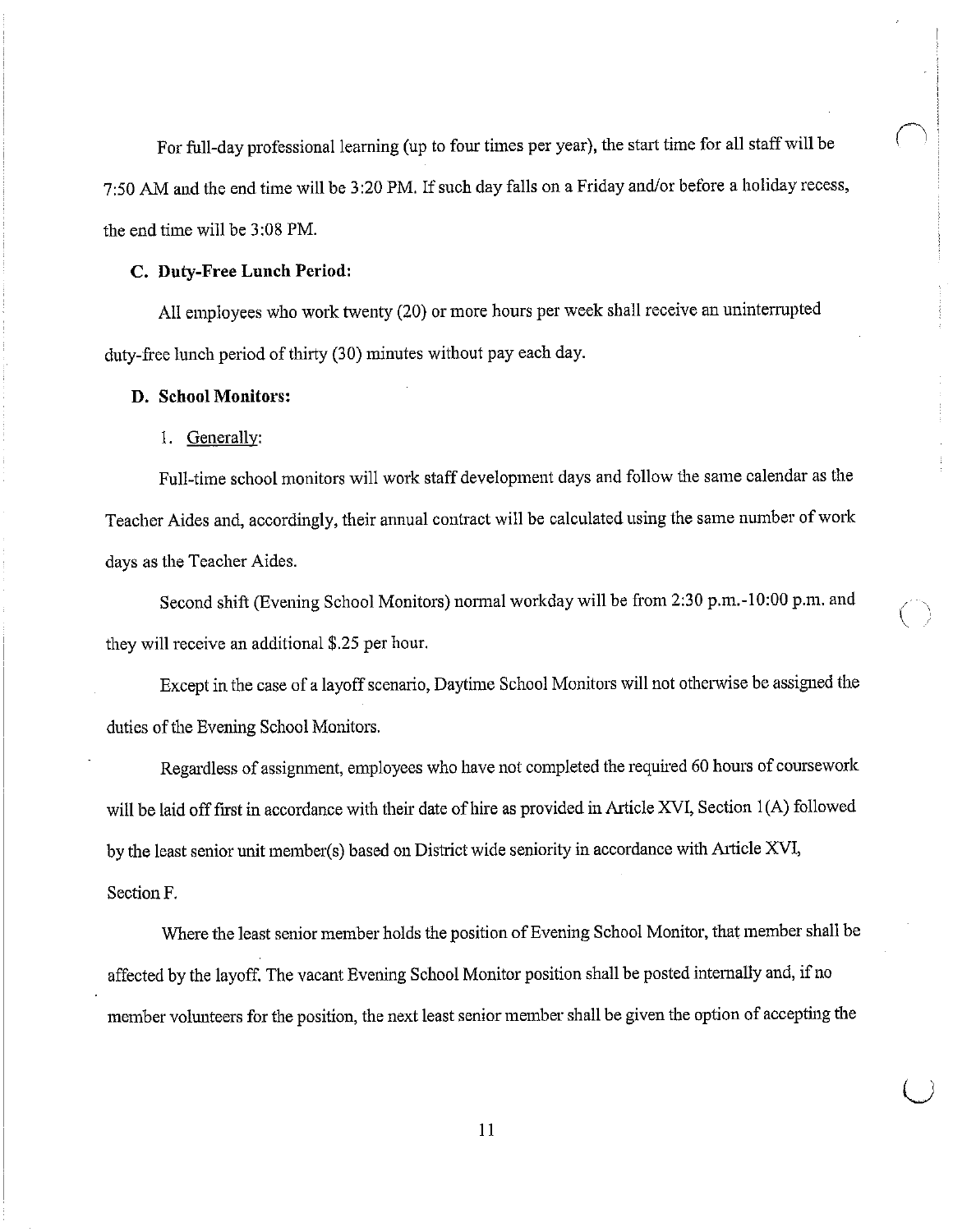assignment to the Evening School Monitor position or being laid off. If the next least senior member refuses the assignment, the Evening School monitor position will be posted externally and filled at that time.

2. Building Entry School Monitors:

The District will post Building Entry School Monitor vacancies internally before posting externally. District-wide seniority will be used to select among internal candidates. An employee wishing to transfer from or into a building entry school monitor position shall utilize the transfer process outlined in Article XII, Section II.

Except for temporary assignments to cover for an absence or relieve a Regnlar Building Entry Monitor during breaks, an HTA member will not otherwise be pennanently assigned to a building entry monitor position without his/her consent. The District will rotate temporary coverage to the extent practicable among up to five (5) of the least senior HTA members (excluding I on I Aides) who are available by building.

Where a vacancy exists that cannot be filled internally, an external candidate may displace the least senior HTA member, regardless of assignment. Employees who have not completed the required 60 hours of coursework will be laid off first in accordance with their date of hire as provided in Article XVI, Section  $1(A)$  followed by the least senior unit member(s) based on District-wide seniority in accordance with Article XVI, Section F.

The District will provide consistent and adequate training for HTA members that serve in building entry monitor positions whether on a permanent or temporary coverage basis.

3. School Crossing Duties:

(

One (1) HTA member who performs school crossing duties at the Hamburg Middle School and one (!) at Charlotte Avenue Elementary shall receive an annual stipend of \$360.00 for perfonnance of said duties. These assigmnents will be annually designated prior to the start of each school year. Volunteers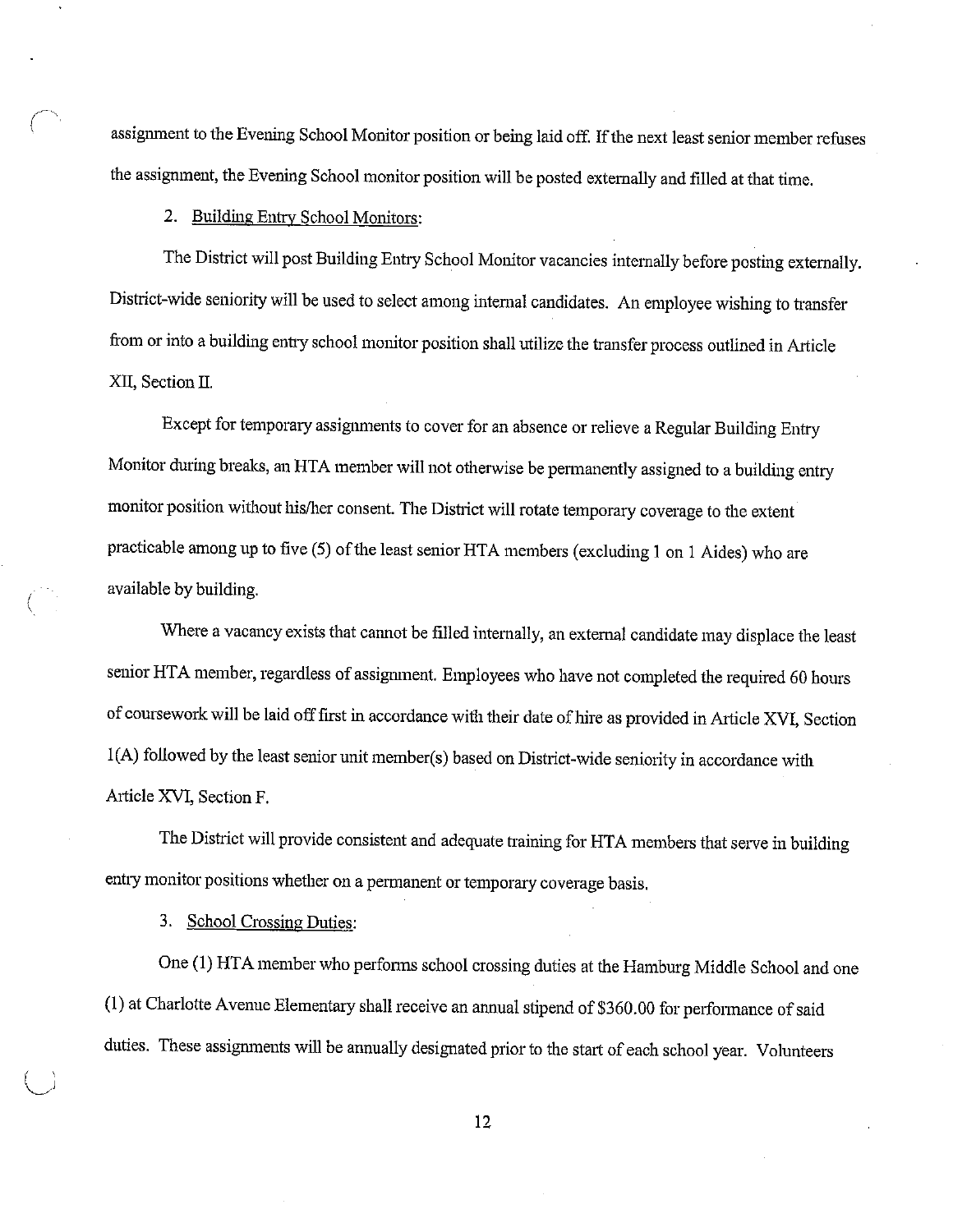will first be sought for these assignments and selection among interested employees shall be made by seniority. If no members volunteer, the least senior members will be assigned these duties and paid the above stipend. Appropriate training and safety gear will be provided to individuals performing these duties.

### **ARTICLE X PROTECTION OF EMPLOYEES**

Employees shall be required to report, in writing, within twenty-four (24) hours if possible, any case of alleged assault or personal property damage in connection with their employment. The report shall be submitted to the appropriate building principal.

The Administrator shall promptly investigate the alleged assault or personal propetty damage and he shall take such action, as he/she deems necessary.

In the case of an assault by a pupil or non-pupil, the District will provide legal counsel to defend any Employee in any action arising out of any claim, demand, suit by reason of alleged negligence, or other act resulting in accidental bodily injury or death of any person or in accidental damage to, or destruction of property within or without the school building, providing such Employee, at the time of the accident resulting in such injury, damage or destruction, was acting in the discharge of his duties within the scope of his employment and tmder the direction of the District.

 $\bigg($ 

 $\cup$ 

If criminal or civil proceedings are bought against the Employee alleging that he committed an assault against the pupil during the discharge of his duties within the scope of his employment or under the direction of the District, the District will furnish legal counsel to defend him in such proceedings.

Should any Employee be discharged or suspended by the Disttict for conduct in his employment which results in litigation, whether instigated by the District or by a third person, said Employee shall be entitled to back pay if said Employee is found to be without culpability by the courts and is reinstated to his position by the District.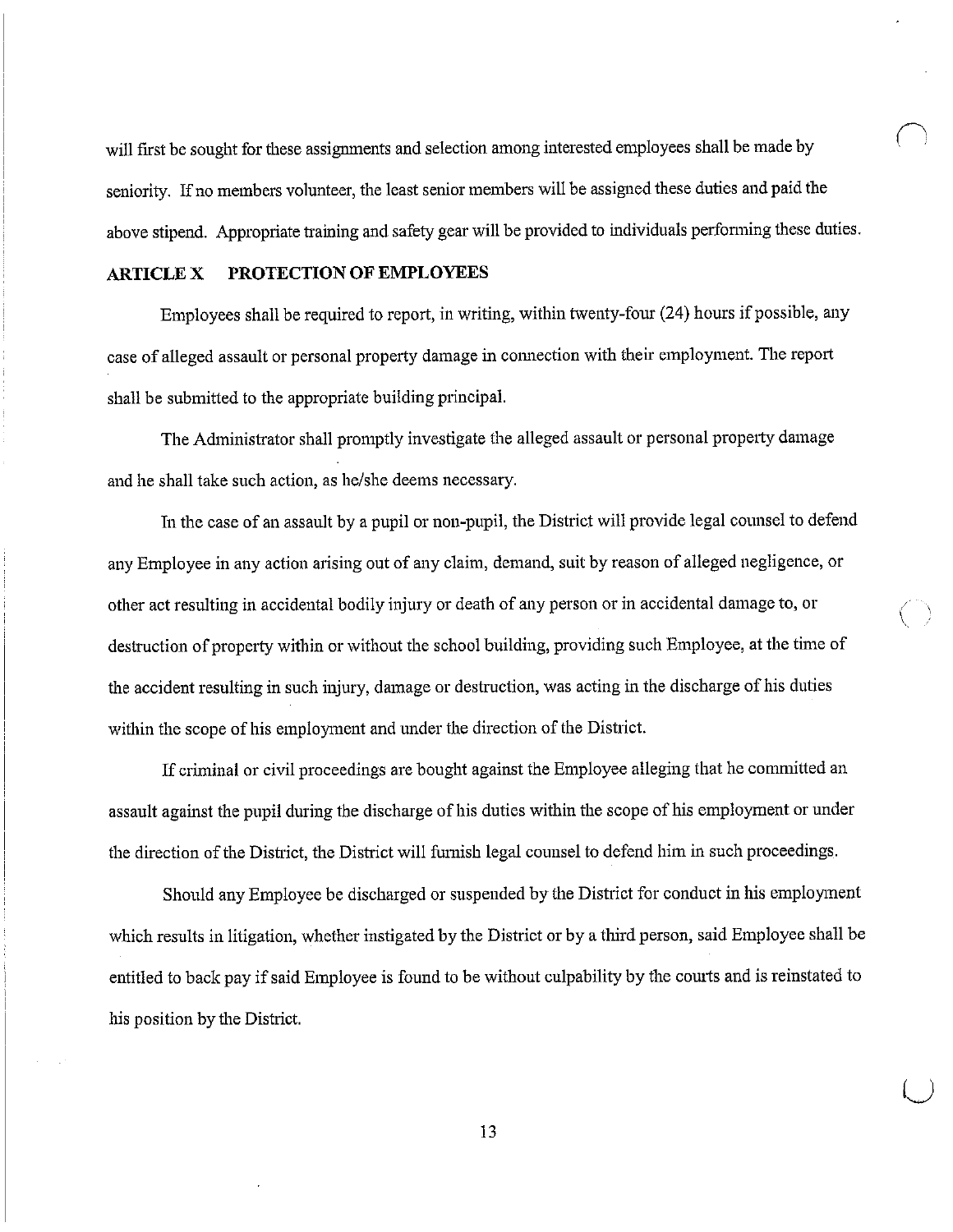## **ARTICLE XI HEALTH BENEFITS**

#### **A. Health Insurance**

The District will provide health insurance through the NY44 Health Benefits Plan Trust for all members from the Bargaining Unit. Any employee who accepts health insurance from the District must participate with NY44 Health Benefits Plan Trust. The district will contribute 85% of the plan costs. In the event the Disttict no longer offers health insurance coverage through the NY 44 Health Benefits Plan Trust, the District's contribution for any successor health insurance coverage shall be 85% of the lowest HMO rate offered by the District.

No overlapping types of medical insurance shall be pennitted. The Employee must choose between coverage provided under this contract and the coverage available through a spouse.

### I. Part-Time Employees:

For part-time Employees (20 hours or more), the District will contribute a percentage of the cost. The percentage of the District's contribution will be determined by the percentage of employment. Employees working 35 hours or more per week will be considered full time.

#### 2. Retirement:

 $\bigcup$ 

If requested upon retirement, the District will continue to enroll the employee in the District's health plan. The Employee will assume the full cost of the coverage, plus a 2% charge, and reimburse the District. When one hundred and ten (110) employees are enrolled, the charge will 2.5%; one hundred and fifty (150) employees, 2.75%; two hundred (200) Employees, 3%.

# **B. Health Maintenance Account:**

The District has established a health maintenance account under IRS Section 105-h for each permanently appointed unit member who is regularly scheduled to work thirty (30) or more hours per week. The District will annually deposit \$200.00 in the employee's accounts. For members working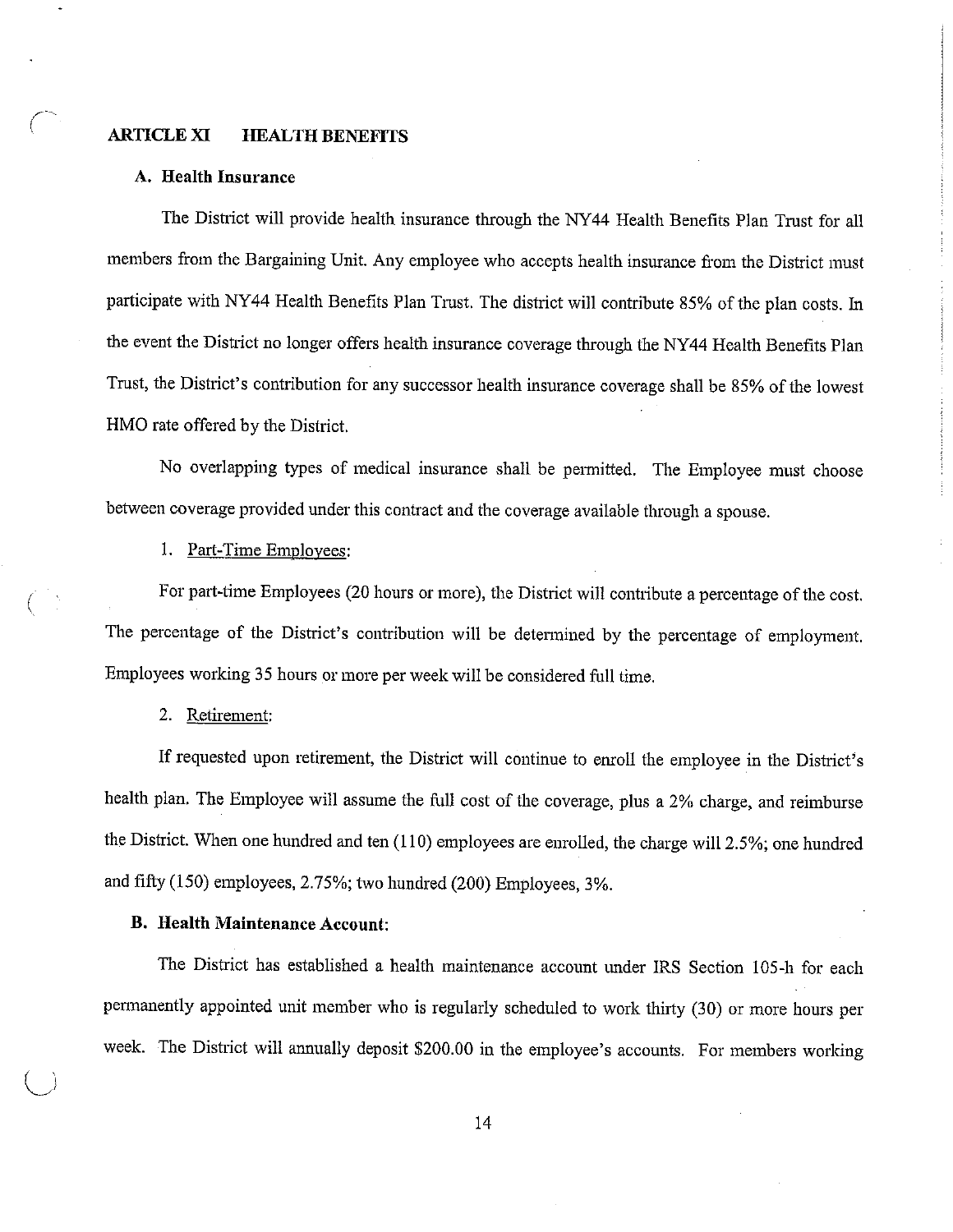between twenty (20) and thirty (30) hours per week, the amount will be pro-rated according to their payroll status. The District shall pay any administrative fees associated with such 105-h account.

 $\bigcap$ 

 $(\ )$ 

 $\cup$ 

# **C. Health Insurance Coverage Waiver:**

The District will pay a health insurance Waiver Payment of \$1,500 to each bargaining unit employee eligible for tiered family health insurance benefits who waives such coverage provided a minimum of 25% of all eligible bargaining unit employees waive such coverage. Waiver of any tiered family coverage will not result in eligibility for the \$1,500 stipend if single coverage is elected instead.

An eligible employee for the purposes of this waiver payment is hereby defined as an employee who is a member of the HT A bargaining unit (Teacher Aides/School Monitors' Unit) and who would be eligible to receive family health coverage by reason of his/her employment with the District but chooses to waive coverage. The waiver payment shall be paid as a one-time adjustment to wages (subject to taxes) at the end of the school year and shall not be pro-rated for any portion of the school year for any employee who requires re-enrollment into the District's health insurance program. Employees appointed after October 1 and prior to December 31 of any school year who waive coverage will be entitled to one-half of the waiver payment for that school year. Employees appointed after December 31 will not be eligible for this payment until the following school year. Duplicate coverage is prohibited; that is, a husband and wife both employed by the District are allowed to select one and only one health benefits plan for their family and neither shall be eligible for a waiver payment.

In the event that it is no longer available and/or the District no longer offers the NY44 Health Benefit Plan, the parties will meet to negotiate a waiver payment that is commensurate with the current savings experienced by the District under the current waiver. Eligible employees employed at less than 1.0 FTE, will be eligible for a prorated benefit commensurate with their FTE. For purposes of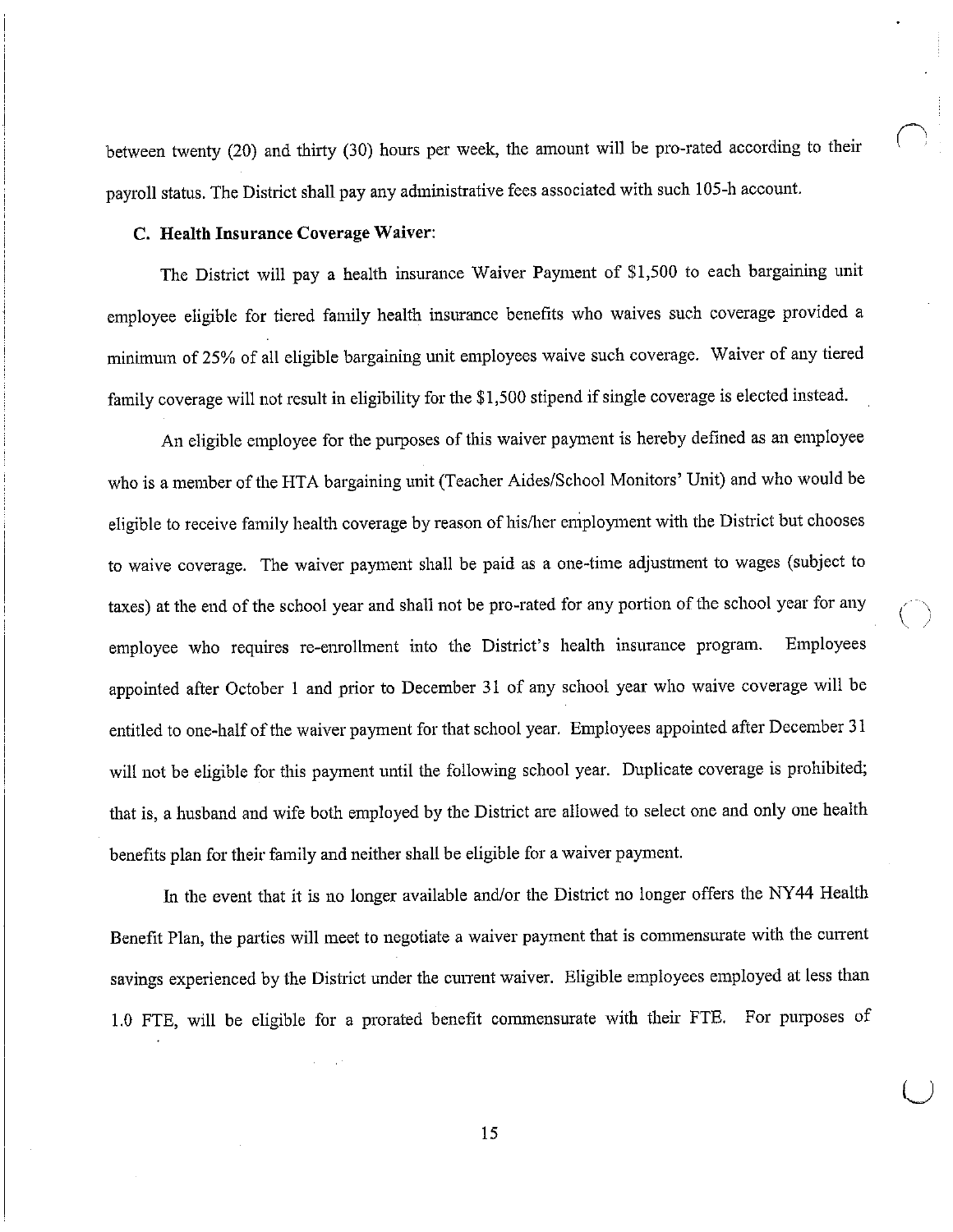calculating the percent of eligible employees necessary to trigger the waiver payment, such employees will be counted the same as a full-time employee.

### **D. The HT A Dental Trust:**

The HTA Dental Trust shall have the sole authority to determine the types of dental coverage to be offered by the benefit trust. The District will make a payment to the benefit trust. The amount will be paid in two (2) installments during the year; July 1 and January 1, according to the following Schedule:

| $2019 - 2020 - $30,000$ |
|-------------------------|
| $2020 - 2021 - $31,000$ |
| $2021 - 2022 - $32,000$ |

The District will be allowed to review the benefit trust's business records to ensure that the public monies contributed to the benefit trust have been expended in a manner consistent with the stated purpose of the benefit trust.

#### **E. One Twenty Five Plan:**

The District will maintain a Flexible Benefits Program in accordance with the provisions of Section 125 of the Internal Revenue Code of 1954, as amended. The One Twenty-Five Plan is comprised of seven (7) units as follows:

- 1. Hamburg Teachers Association, Local 2702 (Teachers Unit)
- 2. Hamburg Teachers Association, Local 2702 (Unit of Registered Professional School Nurses, Certified Occupational Therapy Assistants, Computer Aides and Micro Repair Technicians)
- 3. Hamburg Teachers Association, Local 2702 (Teacher Aides/School Monitors' Unit)
- 4. Office Employees
- 5. Maintenance and Custodial Employees
- 6. Administrators
- 7. District Employees

The costs and legal fees of the Plan will be paid 50% by the District with the other 50% being shared equally by the other groups that accept and agree to participate in the Plan.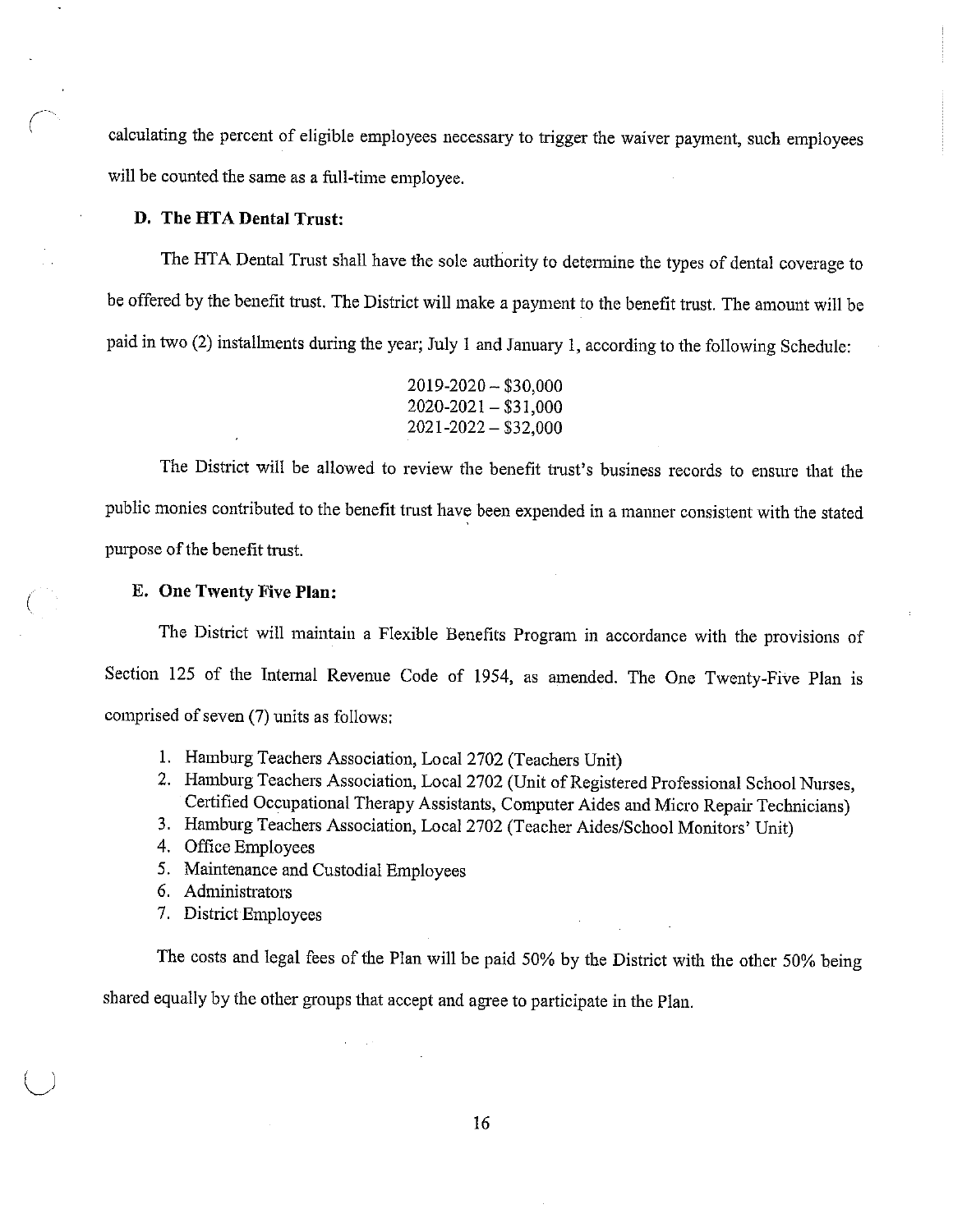## **ARTICLE XII JOB VACANCIES**

In the event there are.any job vacancies/newly created positions, such jobs shall be emailed to HTA Members and posted on the District's website for five (5) working days. The posting shall contain the location, the assignment (if it is a one-on-one assignment, it will be indicated on the posting) and the number of hours per week. Any information related to vacancies posted from July 1 – August 19 will also be available by access to the District's website. Vacancies will not be posted between August 20 and the opening day of school.

If an Employee wishes to transfer to a different position, a request must come from the individual in the form of a letter to the Superintendent/Designee with a copy sent to the immediate supervisor.

Transfers to positions in the Employee's own building, as well as from one building to another, shall be made on the basis of their ability and performance of duty but shall be governed by seniority where equal ability and performance of duty have been demonstrated. A request for transfer does not assure procurement of the transfer.

 $\big($ 

 $\bigcup$ 

# **ARTICLE XIII PERSONNEL FILES**

All Employee files shall be maintained under the following conditions:

- 1. The Employee, upon request to the appropriate administrator, shall have the right to review the contents of his/her file (maintained by the personnel office) during normal working hours, including any portion of the file electronically stored, except pre-employment references.
- 2. Upon written request to the appropriate administrator, single copies of material from his/her file, with the exception of pre-employment references, shall be made available to the Employee. A copy of the request shall be placed in the file attached to the item requested.
- 3. The Employee shall have the right to respond in writing to any material to be filed, except pre-employment references, which serves to evaluate the perfonnance or service of said Employee. The response shall be reviewed and signed by the appropriate administrator and attached to the file copy.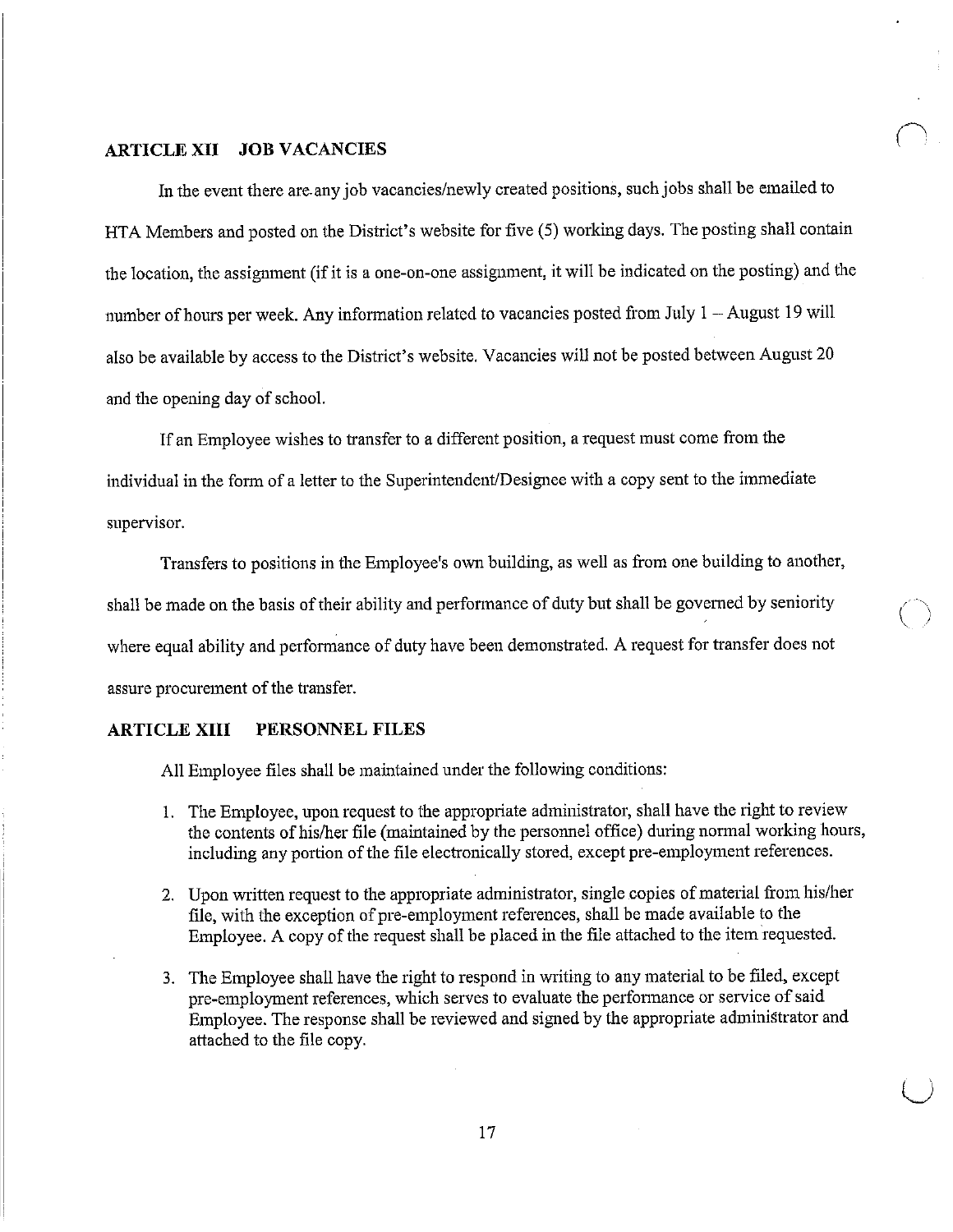4. No material, except copies of notification forms received by the District from the South town Teachers' Center to indicate satisfactory course completion and pre-employment references which serves to evaluate the performance or service of an Employee shall be placed in the files unless the Employee has had an opportunity to read the material and initial it. Such signature does not necessarily indicate agreement with the content. Upon satisfactory completion of each course of study, a copy of the Notification form (referred to above) received by the district from the Southtown Teachers' Center shall be placed in the Employee's file.

# **ARTICLE XIV RETIREMENT BENEFIT**

The District will provide Section 41J of the New York State Employees' Retirement System which is

the application of PTO days as additional service credit upon retirement. In an effort to encourage SRP

attendance and help with substitute shortages, the District will provide \$65.00 per day up to two hundred and

thirty-five (235) days at the time of retirement.

# **ARTICLE XV SENIORITY & REEMPLOYMENT OF TEACHER AIDES/ SCHOOL MONITORS**

THIS ARTICLE APPLIES TO EMPLOYEES WHO WORK TWENTY (20) HOURS OR MORE PER WEEK.

A joint committee will approve and oversee the required classes which consist of sixty (60) clock

hours of study. The joint committee will consist of two (2) HTA Members appointed by the Unit Chair

of the HTA (Teacher Aide/School Monitors' Unit) and two (2) Administrators appointed by the

Superintendent.

- 1. All new employees will be added to the District seniority list and have a two (2) calendar year period from the date of hire to complete their required sixty (60) clock hours of inservice and also be trained in the district safety plan. The District will pay Southtown Teachers' Center for the cost of required in-service courses.
- 2. Any new hire who fails to complete the sixty (60) clock hour coursework in two (2) calendar years of hire will be ineligible for continued employment and deemed resigning from their position. Prior to this resignation taking effect, the Employee will be notified of his/her opportunity to meet with the Superintendent/Designee in order to review their compliance. In the case of a layoff, employees who have not completed the required sixty (60) hours of coursework will be the first to be laid off in accordance with their date of hire.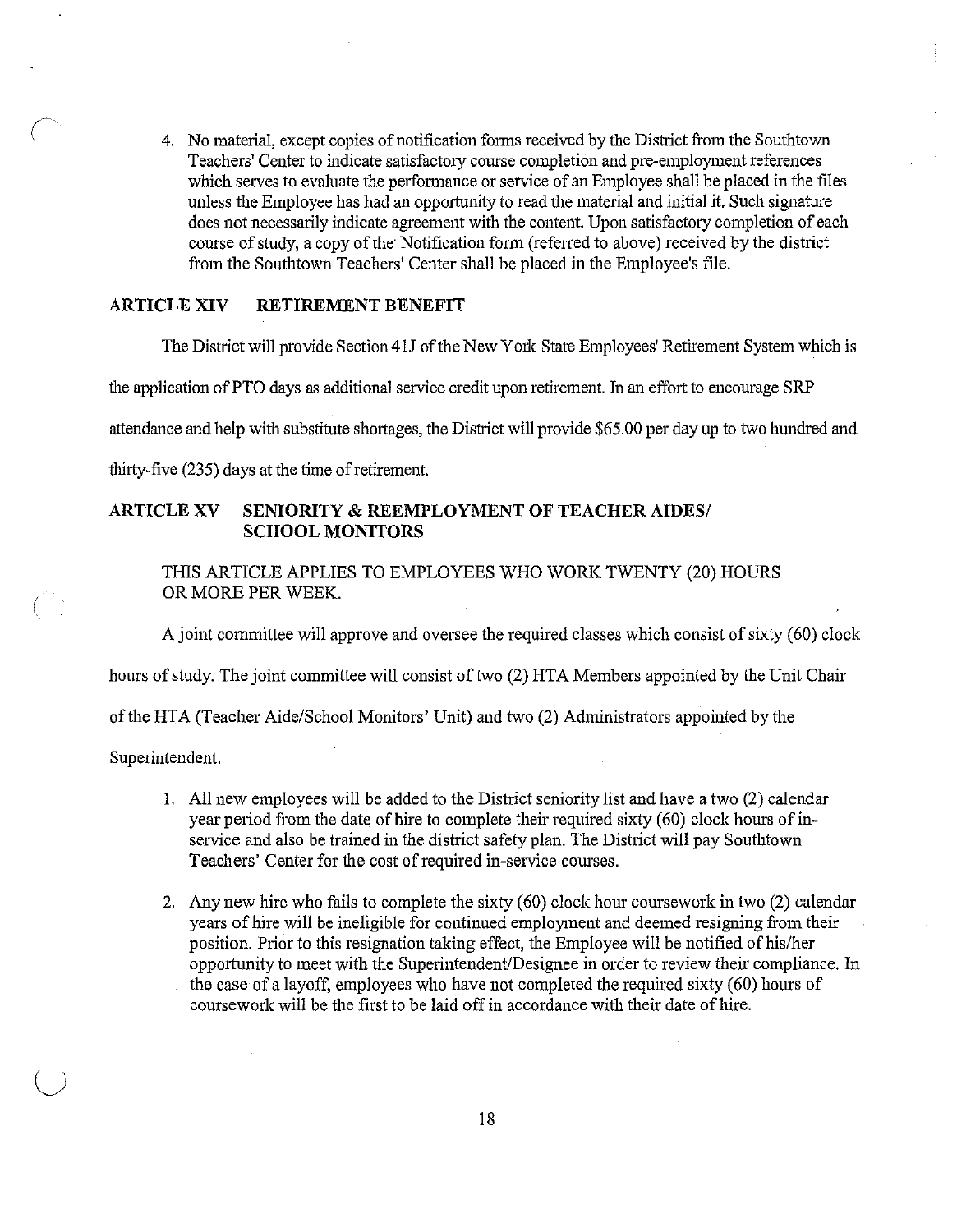3. Upon satisfactory completion of the sixty (60) clock hours of study, the Employee will be placed on the in-service seniority list and notified of his/her placement on said list. A copy of the notification will be placed in the Employee's personnel file.

 $\bigcap$ 

 $($   $)$ 

 $\bigcup$ 

- 4. By May  $15<sup>th</sup>$  of each year, a copy of the seniority list will be provided upon request of the Unit Chair of the HTA.
- 5. Each Employee will receive a tentative assignment by June  $20<sup>th</sup>$ .
- 6. All references to seniority in this Article refer to District seniority. District seniority will be defined as: Continuous employment from the first date of full employment until official tennination of services.
- 7. In the event that a position is not available by August  $20<sup>th</sup>$ , the affected Employee shall bump the least senior bargaining unit Employee.
- 8. Any Employee whose assignment ceases during the school year will be retained as a "District" substitute for the remainder of the school year.

# **ARTICLEXVI EVALUATION**

All formal evaluations shall be conducted with the full knowledge of the Employee being evaluated. Each individual shall be infonned of the criteria, procedure and timelines to be used for evaluations.

Employees shall be provided a copy of any evaluation prior to it being placed into the

Employee's file. The Employee shall only sign the evaluation to indicate that he/she has received a copy.

The Employee shall have the right to submit a written statement or rebuttal which shall be attached to the evaluation.

If an evaluation includes reference to work performance deficiencies which could lead to disciplinary action, the Employee will receive in writing, the corrective action needed, the assistance which can be provided to remedy the deficiency or problem, and a timeline for completion of corrective action set by the principal/supervisor, with input from the Employee.

Formal evaluation shall be completed and signed by the appropriate supervisor. There will be one formal evaluation every two (2) years, and completed by May 1st.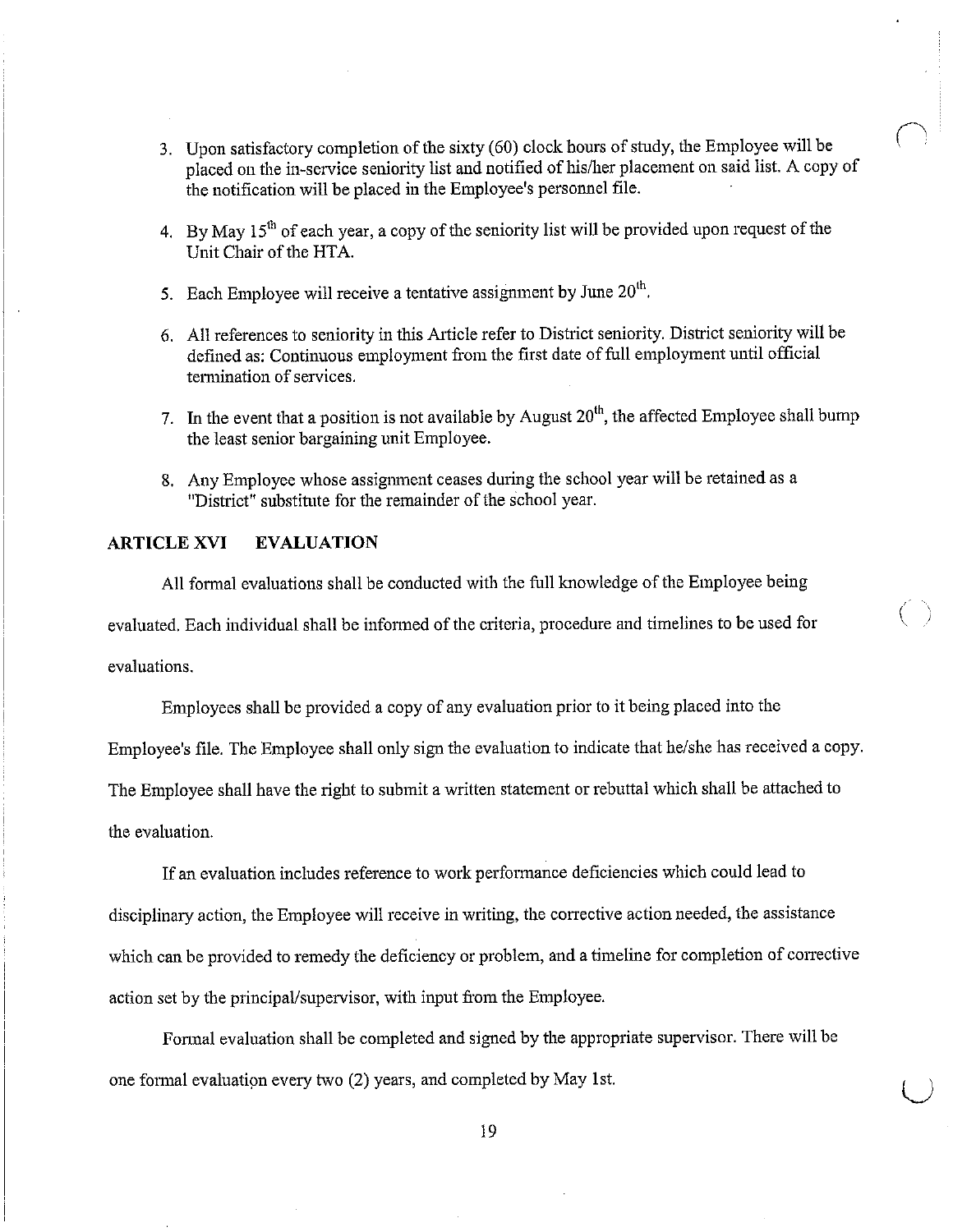# **ARTICLE XVII GRIEVANCE PROCEDURE**

**DEFINITION:** A grievance is a claim by an Employee that there has been, as to them, a violation, misinterpretation or inequitable application of any of the provisions of this agreement.

**Step I:** An Employee will first take the matter up infonnally or verbally with their immediate supervisor no later than ten (10) days after the alleged grievance first occurred.

**Step II:** If the grievance is not satisfactorily resolved in Step **I,** the grievant shall present the grievance in writing to their immediate supervisor, within five (5) school days after the informal conference. The immediate supervisor shall render a decision **in** writing within five (5) days and present the written decision to the grievant.

**Step III:** If the grievance is not satisfactorily resolved in Step II, the grievant may file an appeal in writing to the Superintendent/Designee shall meet with the grievant and his/her representative, if any, at a mutually agreeable date and time. The Superintendent/Designee shall have ten (10) days following the meeting to provide a written decision on the grievance to the grievant and his/her representative, if any.

**Step IV:** If the grievance is not satisfactorily resolved by the Superintendent/Designee at Step III, the Association may request arbitration within fifteen (15) days ofreceipt of the Superintendent/designee's answer. The arbitrator shall be chosen and the arbitration governed by the rules and procedures of the NYS Public Employment Relations Board. The cost of the arbitrator shall be borne equally by the parties. The Arbitrator is not to modify, enlarge, or restrict the provisions of this agreement. The authority of the Arbitrator does not extend to matters that are not covered in this contract. The decision of the Arbitrator shall be binding by both parties.

**RIGHT TO COUNSEL:** Both the District and Employee have the right to legal counsel and/or a representative of the Association at each stage of the grievance procedure.

*l)*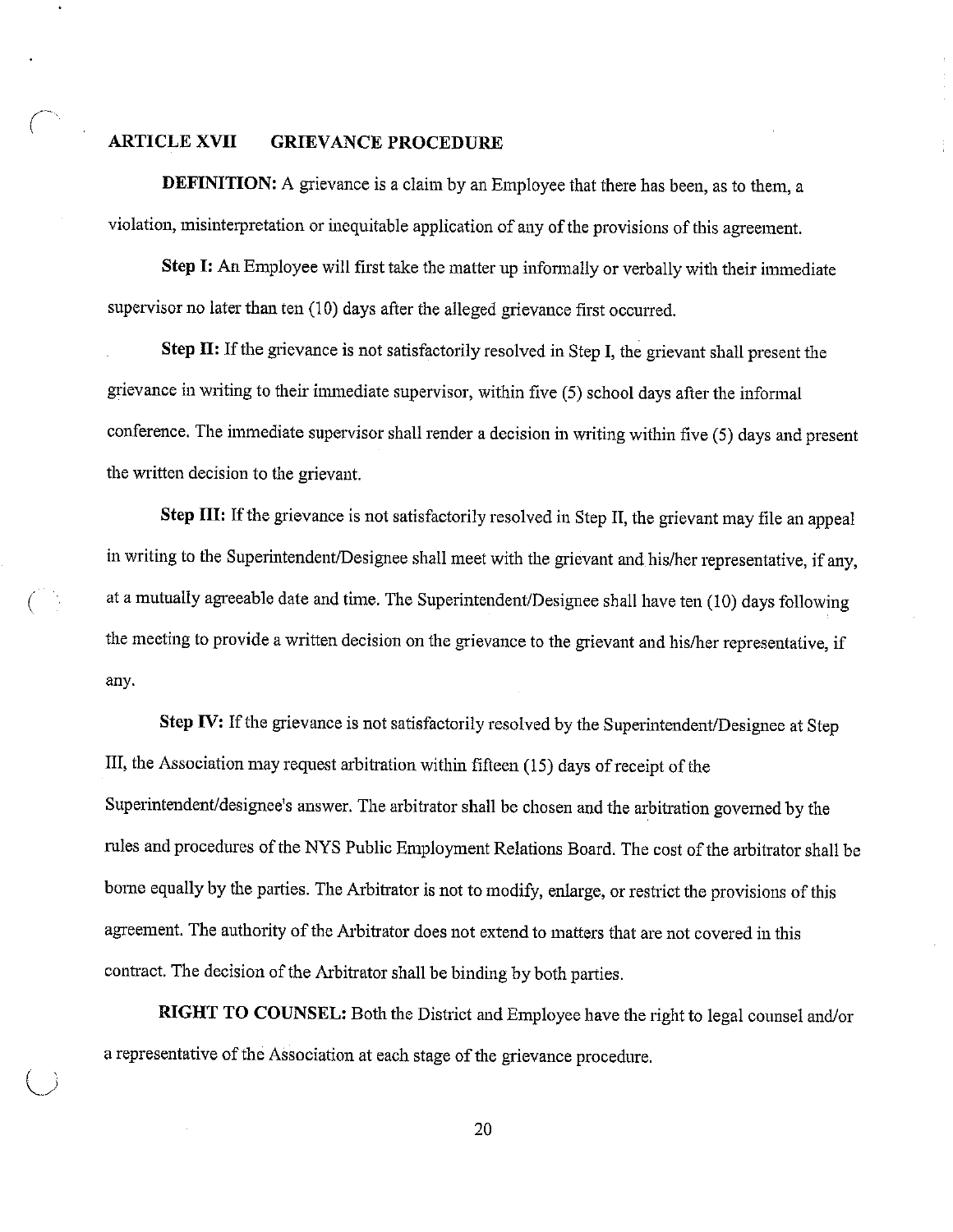## **ARTICLE XVIII PAYCHECKS**

#### **A. Ten-Month Employees:**

Ten-Month Employees shall have the option of either 22 or 26 paychecks for the next school year by writing a letter to the personnel office prior to August I, indicating his/her choice.

 $\bigcap$ 

 $\cup$ 

# **B. Direct Deposit:**

The District maintains a direct deposit arrangement for all Employee payroll deposits for any bank or credit nnion that is licensed to do business in New York State and that is able to accept electronic fund transfers from the District's primary payroll depository. All bargaining unit members shall be required to use direct deposit for all payroll payments. Each employee will have payroll information provided for each payroll period.

# **C. Accounting of Accumulated P.T.O. Time:**

An accounting of accumulated P.T.O. time will be given to each Employee entitled to P.T.O. leave. Each Employee will also receive a statement of salary and fringe benefits.

# **ARTICLE XIX TWELVE-MONTH EMPLOYEES**

The sections under ARTICLE VII, Absences and Leaves, shall apply during the months of July and August.

Any full-time (twelve-month Employee) shall be entitled to receive, after completion of one year of service, ten (10) vacation days.

#### **ARTICLE XX TEACHER AIDES WORKING WITH STUDENTS WITH SPECIAL PHYSICAL MANAGEMENT NEEDS**

# **A. Stipend:**

Any bargaining unit member regularly assigned to assist a student with Special Physical Management Needs, as hereinafter defined, will be paid an additional hourly Stipend as follows:

Effective September 1,  $2019 - $.75$  per hour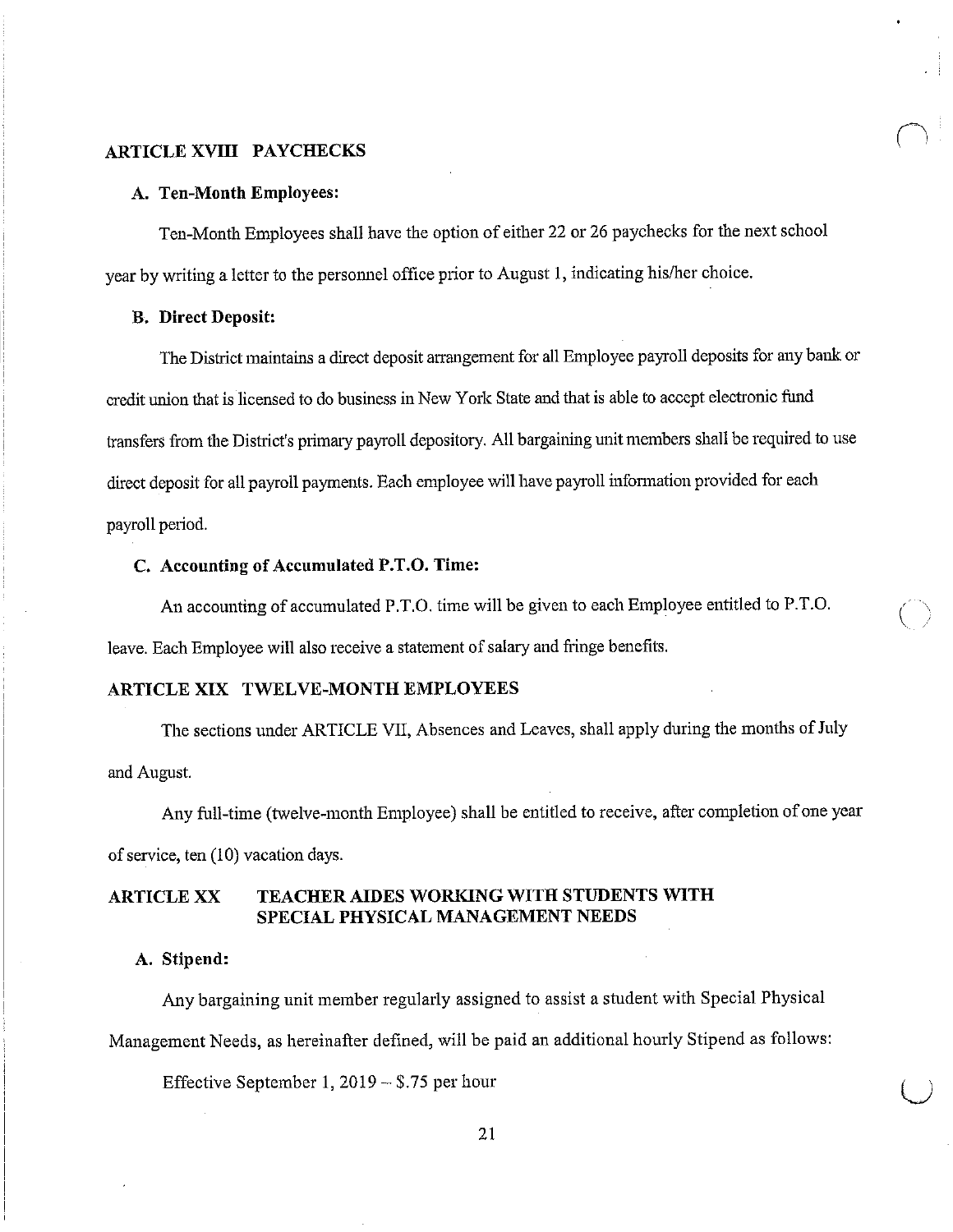Effective September 1, 2020- \$1.00 per hour

# **B. Eligibility for Stipend:**

# 1. Students with Individual Education Programs (IEPs):

Any bargaining unit member regularly assisting a student that has an IEP, with toileting and/or total care assistance as defined in Section C below, will be paid the Stipend provided for in Article XXI, Section A.

2. Pre-K Curriculum:

Any bargaining unit member regularly assigned to work with students in the Pre-K

Curriculum will be paid the Stipend provided for in Article XXI, Section A for any month in which

they provide assistance with toileting as defined in Section C below.

# **C. Definition:**

 $\bigcup$ 

The definition of a student with "Special Physical Management Needs" as used in this Article is as follows:

- 1. Toileting: The student requires physical assistance in the toileting process, diapering and/or maintaining proper hygiene on a regular basis.
- 2. Total Care: The student requires physical assistance with feeding, grooming and other activities of daily living, including hand-over-hand assistance (e.g. a student in a wheelchair who needs to be fed, groomed and hand-over hand transferred from his/her chair).

## **D. Assignment/Approval Process:**

# 1. Students with Individual Education Programs (IEPs):

The determination of which bargaining unit members will receive the Stipend for providing services to students with special physical management needs will be made on an annual basis in accordance with the following process.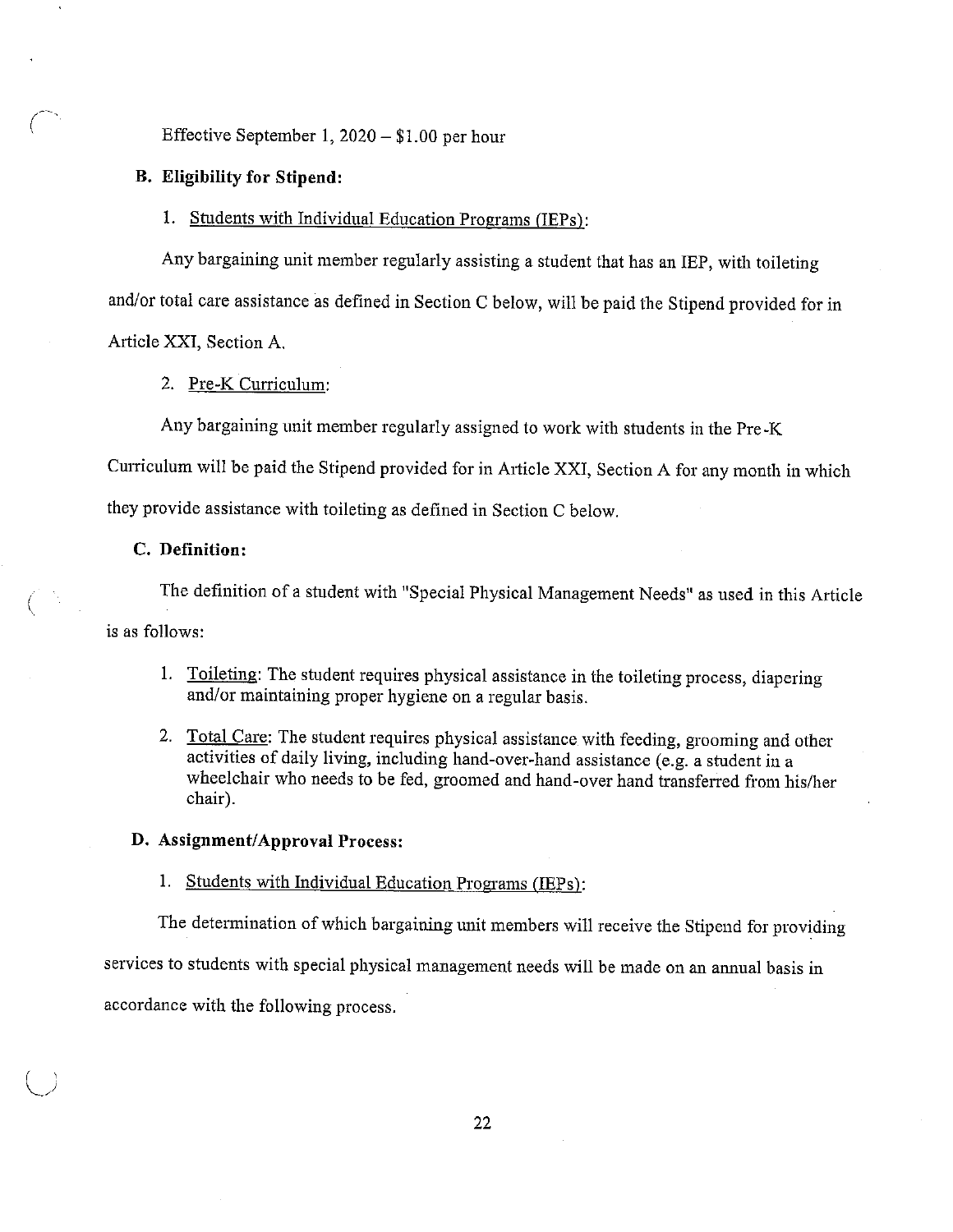The Director of Pupil Services will make a recommendation to the Superintendent/Designee as to which members will be paid the Stipend based upon a determination of those members that will actually be providing physical assistance to students with "Special Physical Management Needs" as defined in Section C herein.

The Superintendent/Designee will review the information and recommendation provided by the Director of Pupil Services and will decide which bargaining unit members serving in the special education programs will be paid the Stipend. Notice will be provided to the HTA Unit Chair and to the affected bargaining unit members.

In the absence of the assigned bargaining unit member, a current full-time bargaining unit member who is assigned to act as the substitute for the student with special physical management needs will be paid the Stipend for the duration of the substitute assignment. The additional Stipend will not be paid to a substitute Teacher Aide called from the Teacher Aide Substitute list. However, the additional Stipend may be paid where the position is filled by a long-term substitute.

A duty statement will be given to each bargaining unit member that will provide infonnation regarding the student's special physical management needs and will identify how assistance will be provided. Members who work with children with special physical management needs will receive training within the first two weeks of school. For members hired during the school year, training will be provided as soon as possible.

## 2. Pre-K Curriculum:

Bargaining unit members working in the Pre-K Curriculum will be paid the Stipend provided for in Article XXI, Section A for any month in which they provide toileting assistance to one or more students. The additional hourly Stipend will be paid for the full day or days during which the

23

 $\bigcup$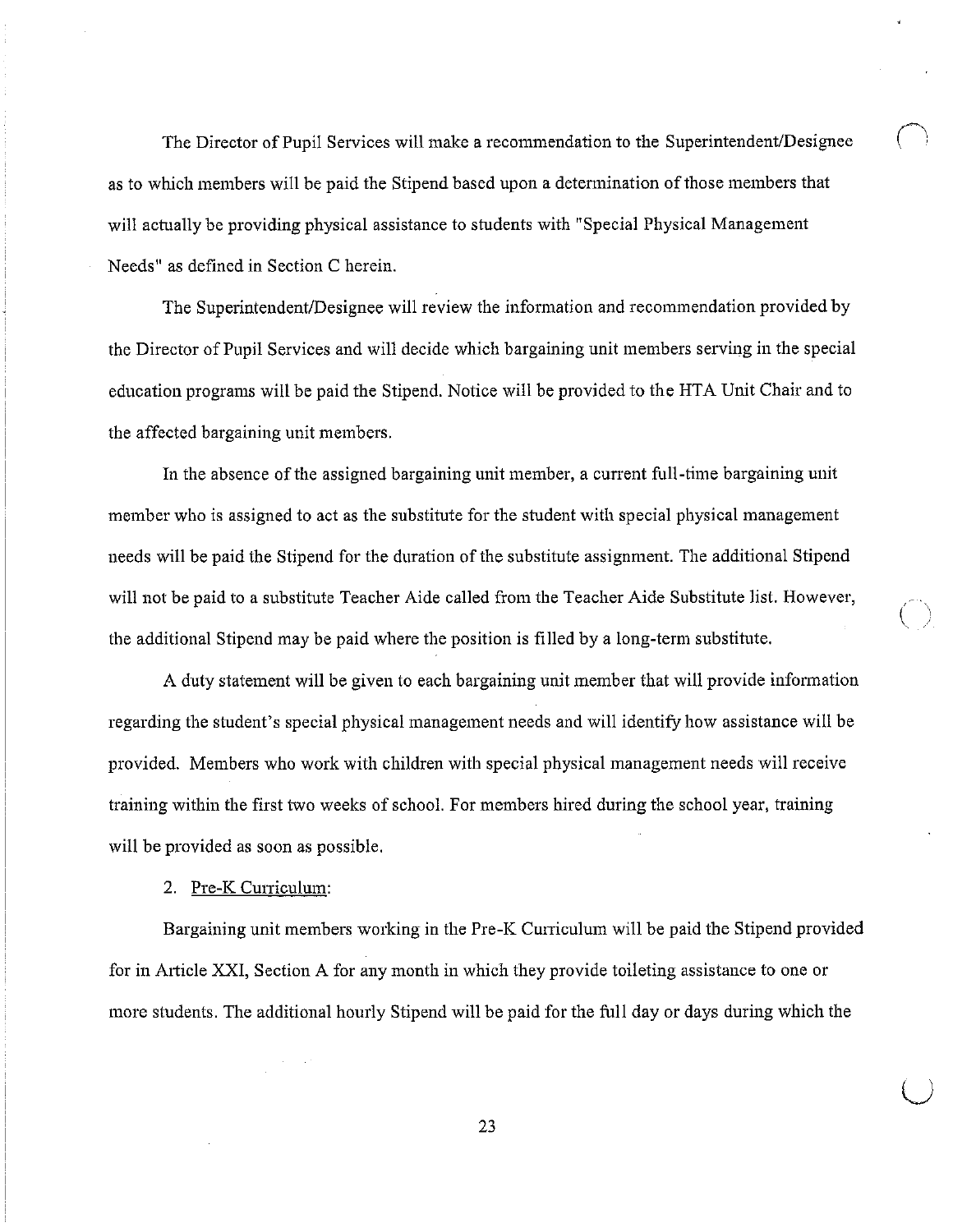bargaining unit member provided such assistance on one or more occasions. Payment will be made in accordance with the following process.

The bargaining unit member will submit a Monthly Data Tracking Sheet (Pre-K Toileting) to the Building Principal by the end of the day on the first Monday of the month following the month being reviewed. After review, the Building Principal will forward the Tracking Sheet to Human Resources for review and approval. Human Resources will notify the bargaining unit member by e-mail by the first Friday of each month as to the status of the Stipend for the month being reviewed.

Any dispute over whether bargaining unit members should be paid the Stipend provided for in Article XXI because they are providing toileting and/or total care assistance for students with Individual Education Programs and/or in the Pre-K Program will be resolved through the grievance and arbitration process provided for in this collective bargaining agreement.

# **ARTICLE XXI SALARY AND LONGEVITY**

**Salary increases during the term of this Agreement shall be as follows:** 

Unit members shall advance one step on September 1 of each year unless otherwise agreed by the parties.

| <b>STEP</b>    | 2019-2020 | 2020-2021 | 2021-2022 |
|----------------|-----------|-----------|-----------|
|                | \$11.80   | \$12.50   | \$13.00   |
| $\overline{2}$ | \$11.92   | \$12.60   | \$13.25   |
| 3              | \$12.39   | \$12.70   | \$13.75   |
| 4              | \$13.03   | \$13.36   | \$14.25   |
| 5              | \$13.88   | \$14.23   | \$15.00   |
| 6              | \$14.40   | \$14.76   | \$15.50   |
|                | \$15.12   | \$15.50   | \$16.25   |
| 8              | \$16.31   | \$16.72   | \$17.35   |
| 9              | \$17.50   | \$17.94   | \$18.50   |
| 10             | \$17.91   | \$18.50   | \$19.25   |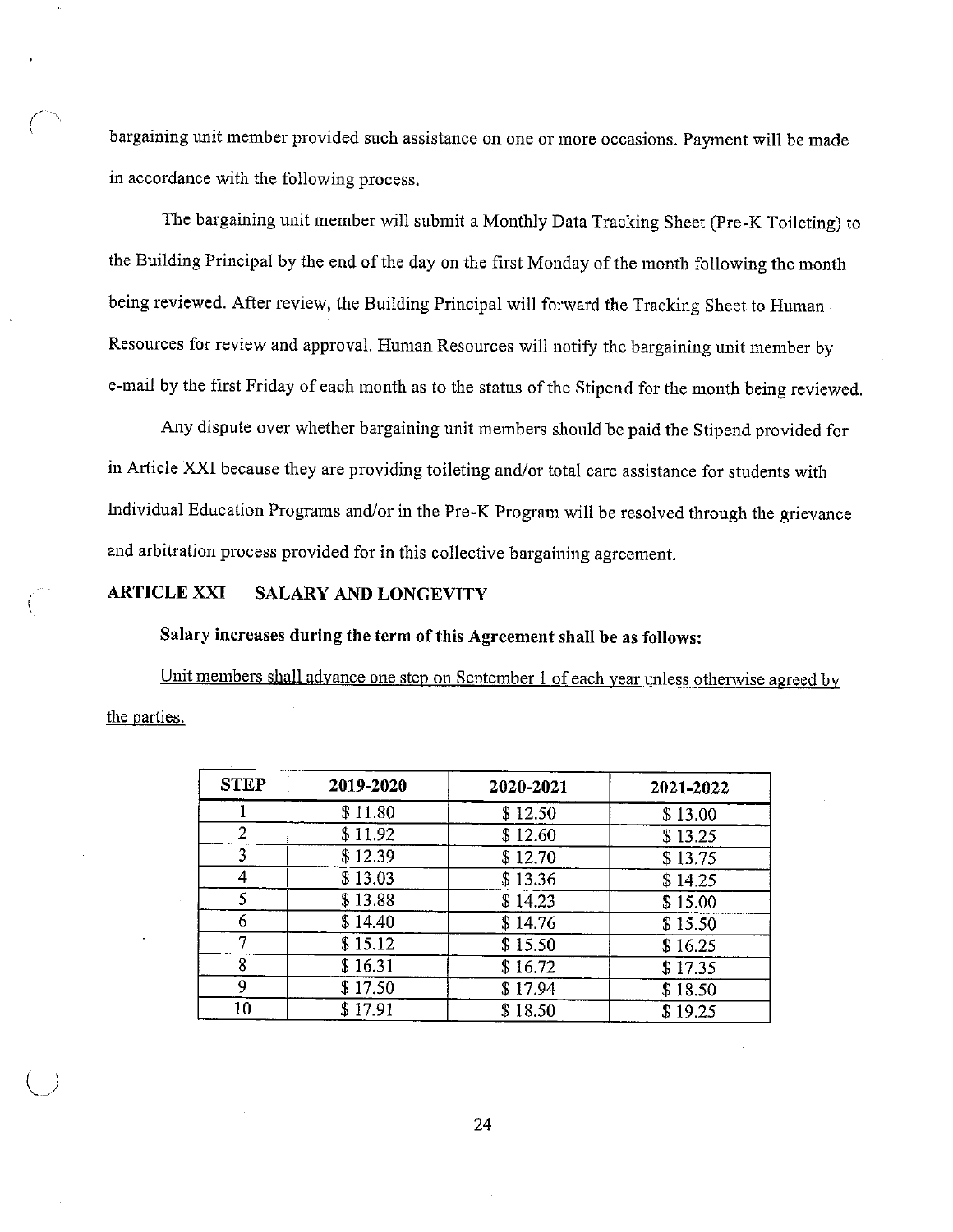# **Longevity:**

Unit members who have advanced past step 10 with between fifteen (15) and eighteen (18) years of service with the District shall receive the following stipend per year:

| 2020-2021 | \$500.00 |
|-----------|----------|
| 2021-2022 | \$550.00 |

Unit members who have advanced past step 10 with eighteen (18) years or more of service with the District shall receive the following stipend per year:

| 2019-2020 | \$1,500.00 |
|-----------|------------|
| 2020-2021 | \$1,550.00 |
| 2021-2022 | \$1,600.00 |

An Employee, whose employment commenced September 1 to January 31, would be considered as having one (1) completed year of service on the following June 30. An Employee, whose employment commenced, February I to June 30 inclusive, would not be considered as having a complete year of service on June 30 of that calendar year. That Employee's complete year of service would be on September 1 the following year.

# **ARTICLE XXII SCOPE AND DURATION OF AGREEMENT**

## **A. Totality of Agreement:**

This contract incorporates the entire understanding of both parties on all issues that have been discussed during negotiations.

#### **B. Scope of Agreement:**

The Agreement shall supersede any rules, regulations, or practices of the District that shall be specifically contrary to or inconsistent with the terms hereof. All rights and prerogatives heretofore exercised by the District with respect to all matters not specifically covered in this Agreement shall remain the rights and prerogatives of the District.

 $\bigcup$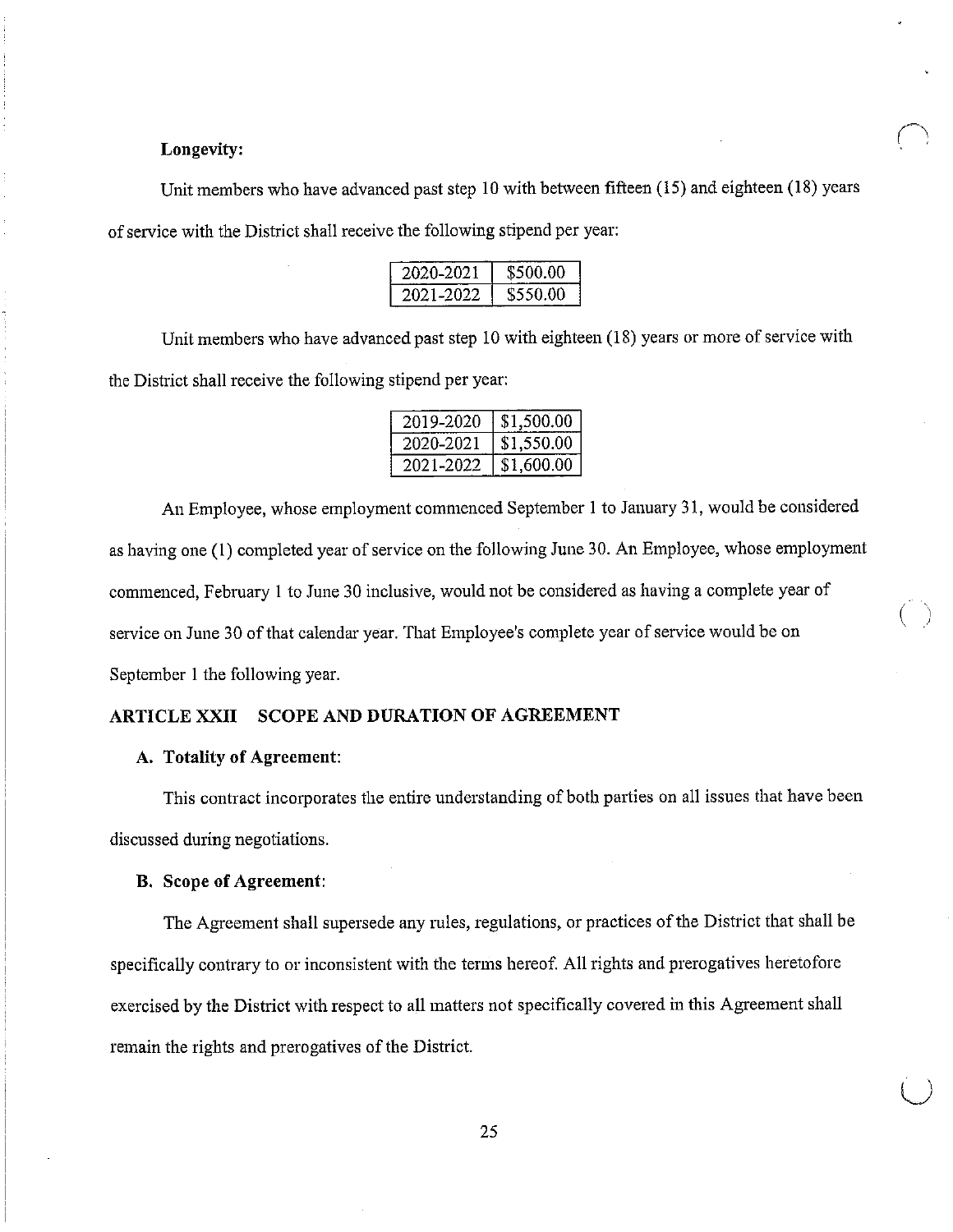## **C. Conformity to Law:**

If any provision of this agreement is or shall at any time be contrary to state and/or federal law, then such provision shall not be applicable or performed or enforced.

# **D. Negotiations Procedure:**

If either party to this agreement wishes to negotiate for a successor agreement, they shall notify

the other party in writing by February 1 and negotiations will begin no later than May 1 of the final

year of this agreement.

#### **E. Duration:**

Unless otherwise provided herein, each provision of this Agreement shall be effective from

September 1, 2019 through August 31, 2022, and thereafter unless and until modified by subsequent

written agreement between the parties.

**F. Legislative Implementation:** 

**ANY PROVISION OF TIDS AGREMENT REQUIRING LEGISLATIVE ACTION TO PERMIT ITS IMPLEMENTATION BY AMENDMENT OF LAW OR BY PROVIDING THE ADDITIONAL FUNDS THEREFORE SHALL NOT BECOME EFFECTIVE UNTIL THE APPROPRIATE LEGISLATIVE BODY HAS GIVEN APPROVAL.**